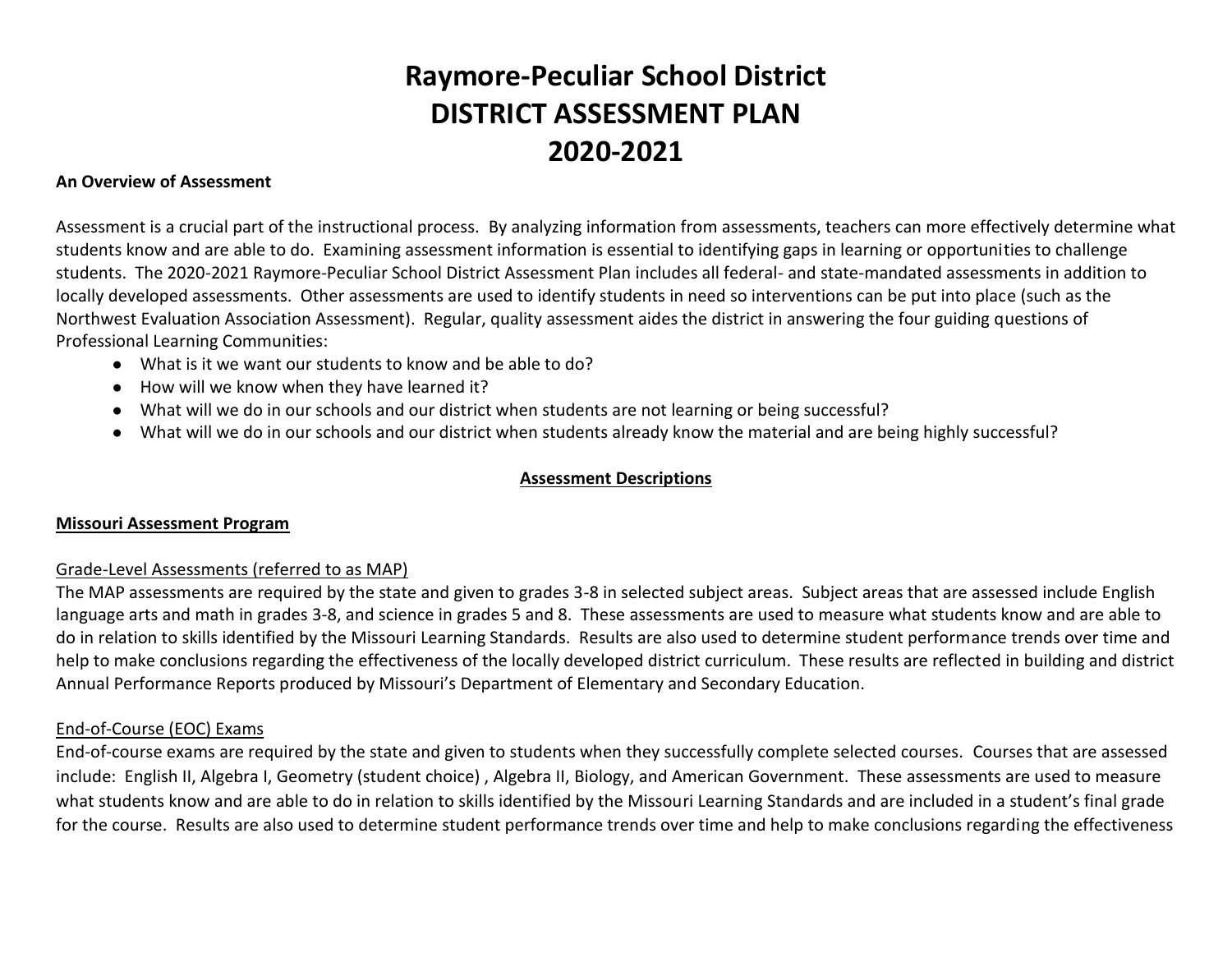of the locally developed district curriculum. These results are reflected in building and district Annual Performance Reports produced by Missouri's Department of Elementary and Secondary Education.

#### MAP Alternate (MAP-A) Assessments

The MAP Alternate (MAP-A) test is used for approximately one to two percent of our special education population. It is designed for a specific population of students who have significant cognitive abilities which would require an alternate method of assessment. The test is only administered by special education teachers.

The district expectation is that all students will participate in the Missouri Assessment Program, which is an important part of the teaching and learning process. Both the district and the Department of Elementary and Secondary Education (DESE) are required by the Family Educational Rights and Privacy Act ("FERPA") to keep personally identifiable student information confidential. Therefore, neither DESE nor the district will disclose a student's personally identifiable information to any other entity without consent, including the federal government.

# **Early Childhood Assessments**

#### Speed Dial-4

The Dial is a developmental screening for children from two years six months to five years eleven months. The screener looks at strengths, trouble spots, and recognizes developmental milestones related to the areas of motor, concepts, and language domains. Information guides instructional decisions, identifies student needs and monitors growth.

## **Elementary Level Assessments**

#### **Standardized Assessments**

#### Kindergarten Screening

Kindergarten screening is used before the school year begins to gather information about incoming kindergarten students. The inventory checks such skills as gross and fine motor, letter knowledge, phonemic awareness and number sense. The screening informs teachers on students' levels of understanding based around beginning skills. Such information guides instructional decisions.

#### Northwest Evaluation Association (NWEA)

The NWEA Measures of Academic Performance is an adaptive assessment that serves as a universal screening tool and is designed to identify a student's instructional level and skill set in the areas of reading and mathematics. The assessment is nationally normed and provides results in Rausch Incremental Units (RIT) as well as a Lexile score. It is given to all students in grades K-5, three times a year. NWEA provides information to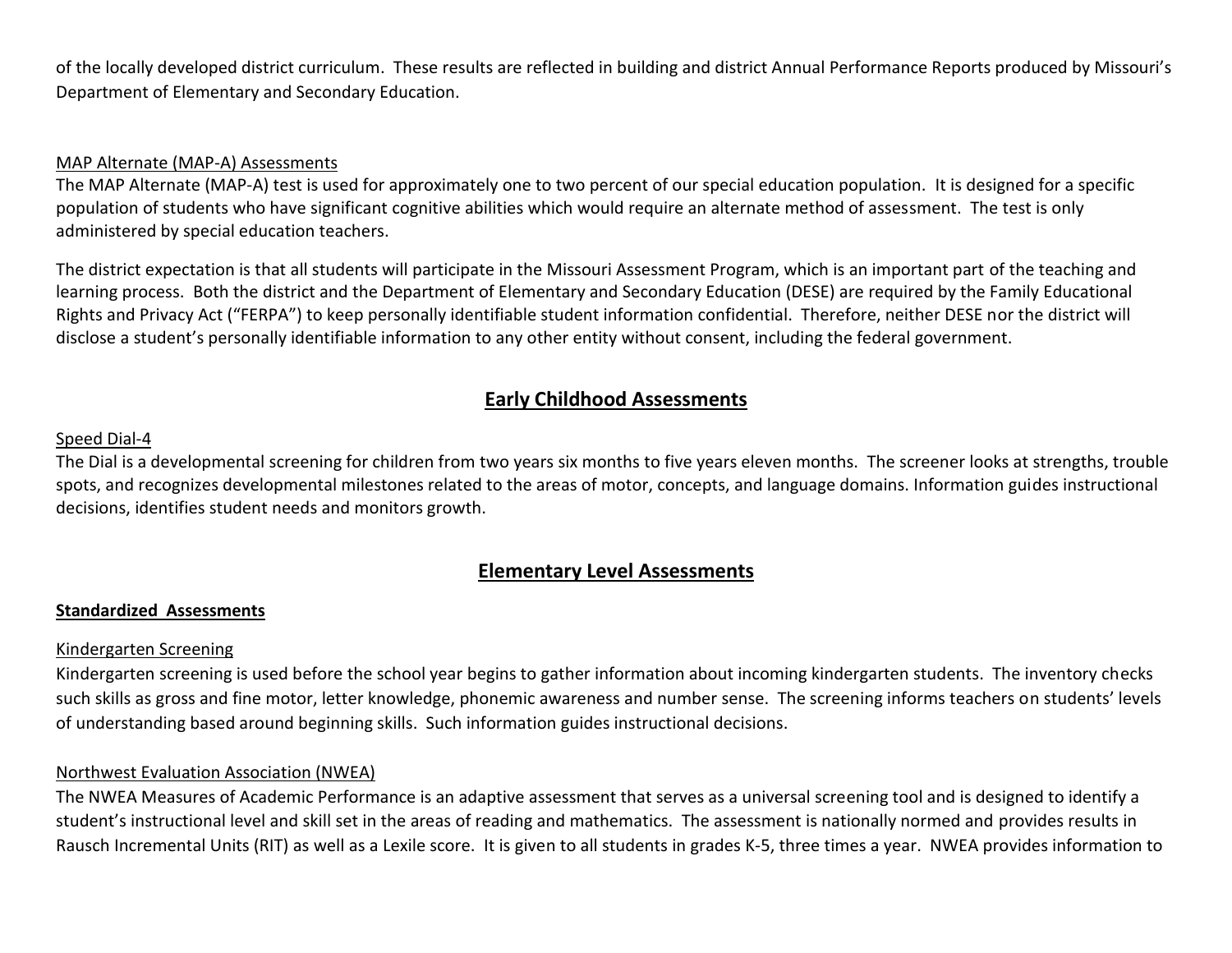teachers to pinpoint specific skills of students needing intervention, differentiate tiers of instruction (e.g., Multi-tiered System of Support [MTSS]) and monitor progress. This instrument is also used to satisfy the dyslexia screening mandate of Missouri districts for students in grades K-3.

#### Dibels/Acadience

Dibels (also known as Acadience) offers free, brief (1-10 minute) assessments (K-5) that provide normed information to teachers of students receiving intervention or special education services regarding early literacy, reading fluency, reading comprehension, math fluency, and math computation skills, and allows them to monitor each student's progress toward intervention goals throughout the year.

## Fountas & Pinnell Benchmark Assessment (F & P) / Running Records

F & P and running records are diagnostic reading assessments administered by the classroom teacher (K-5) using standardized procedures. They are used to measure the level of complexity at which students are able to read fiction and nonfiction texts. Results are used by teachers to determine an instructional level and an independent level. Teachers may also complete short "running records" of students, based on student needs, as they read to guide their instruction.

# World-Class Instructional Design and Assessment (WIDA)-Assessing Comprehension and Communication in English State-to-State (ACCESS) Placement Test (W-APT)

An English language proficiency "screener" test given to incoming students who may be designated as English language learners (ELL). It assists educators with programmatic placement decisions such as identification and placement of ELL.

## National Assessment of Educational Progress (NAEP - Required After Random Selection)

The National Assessment of Educational Progress (NAEP) is the largest nationally representative and continuing assessment of what America's students know and can do in various subject areas. NAEP results serve as a common metric for all states and selected urban districts. Selected schools represent Missouri and the nation, and their participation provides an accurate picture of national education progress. NAEP results are based on representative samples of students at grades 4, 8, and 12.

## **Non-standardized District Assessments**

## Building Priority Learning Target Assessments

Priority Learning Target assessments are teacher-created assessments administered using the data cycle process. The fundamental purpose of priority learning targets assessments is to provide information that can be used to guide instruction. Assessments are aligned to state and local curricular standards and aligned to local curriculum frameworks.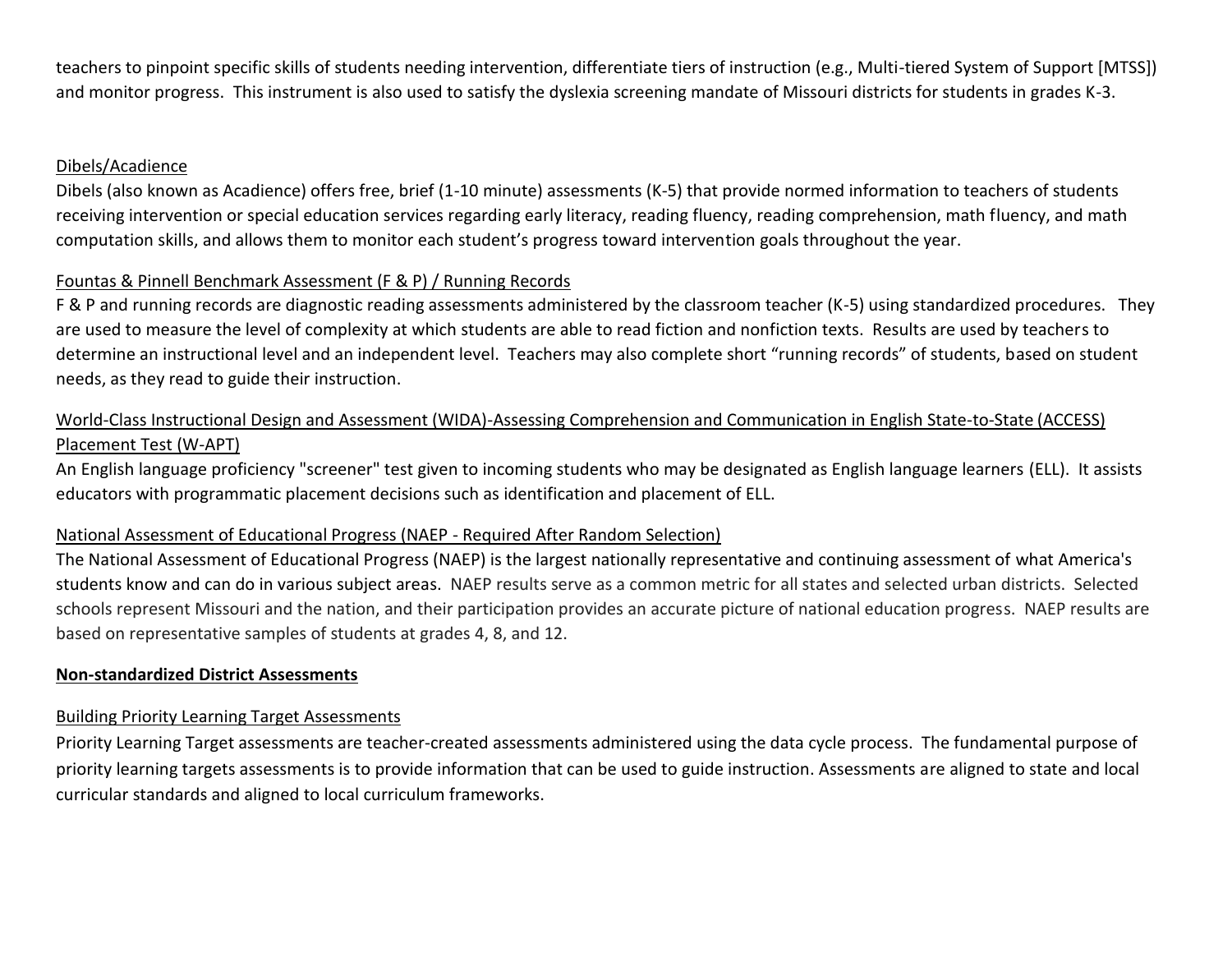#### Common Formative Assessments

Additional formative assessments are administered within the classroom. Formative assessments include formal and informal assessment procedures employed by teachers during the learning process in order to modify teaching and learning activities to improve student performance.

#### **Voluntary School-Determined Assessments**

Ray-Pec teachers, in collaboration with principals, may administer additional voluntary assessments at their discretion in order to confirm or support instructional decisions. E.g. Zearn may be used in classrooms during school-wide intervention/extension time and can be tailored by the teacher to individual students or current class focus skills.

# **Secondary Level Assessments**

#### **Standardized Assessments**

#### NWEA (Northwest Evaluation Association)

The NWEA Measures of Academic Performance is an adaptive assessment that serves as a universal screening tool and is designed to identify a student's instructional level and skill set in the areas of reading and mathematics. The assessment is nationally normed and provides results in Rausch Incremental Units (RIT) as well as a Lexile score. In the area of reading, it is given to all students in grades 6-8, three times a year. In the area of math, it is given to all students in grades 6-8 as well as high school students enrolled in algebra 1, geometry and algebra 2, English 9th, English 10th, and English 11th grade. NWEA provides information to teachers to pinpoint specific skills of students needing intervention, differentiate tiers of instruction (e.g., Multi-tiered System of Support [MTSS]) and monitor progress.

## World-Class Instructional Design and Assessment (WIDA)-Assessing Comprehension and Communication in English State-to-State (ACCESS) Placement Test (W-APT)

The assessment is an English language proficiency "screener" test given to incoming students who may be designated as English language learners. It assists educators with programmatic placement decisions such as identification and placement of ELLs.

#### National Assessment of Educational Progress (NAEP - Required After Random Selection)

The National Assessment of Educational Progress (NAEP) is the largest nationally representative and continuing assessment of what America's students know and can do in various subject areas. NAEP results serve as a common metric for all states and selected urban districts. Selected schools represent Missouri and the nation, and their participation provides an accurate picture of national education progress. NAEP results are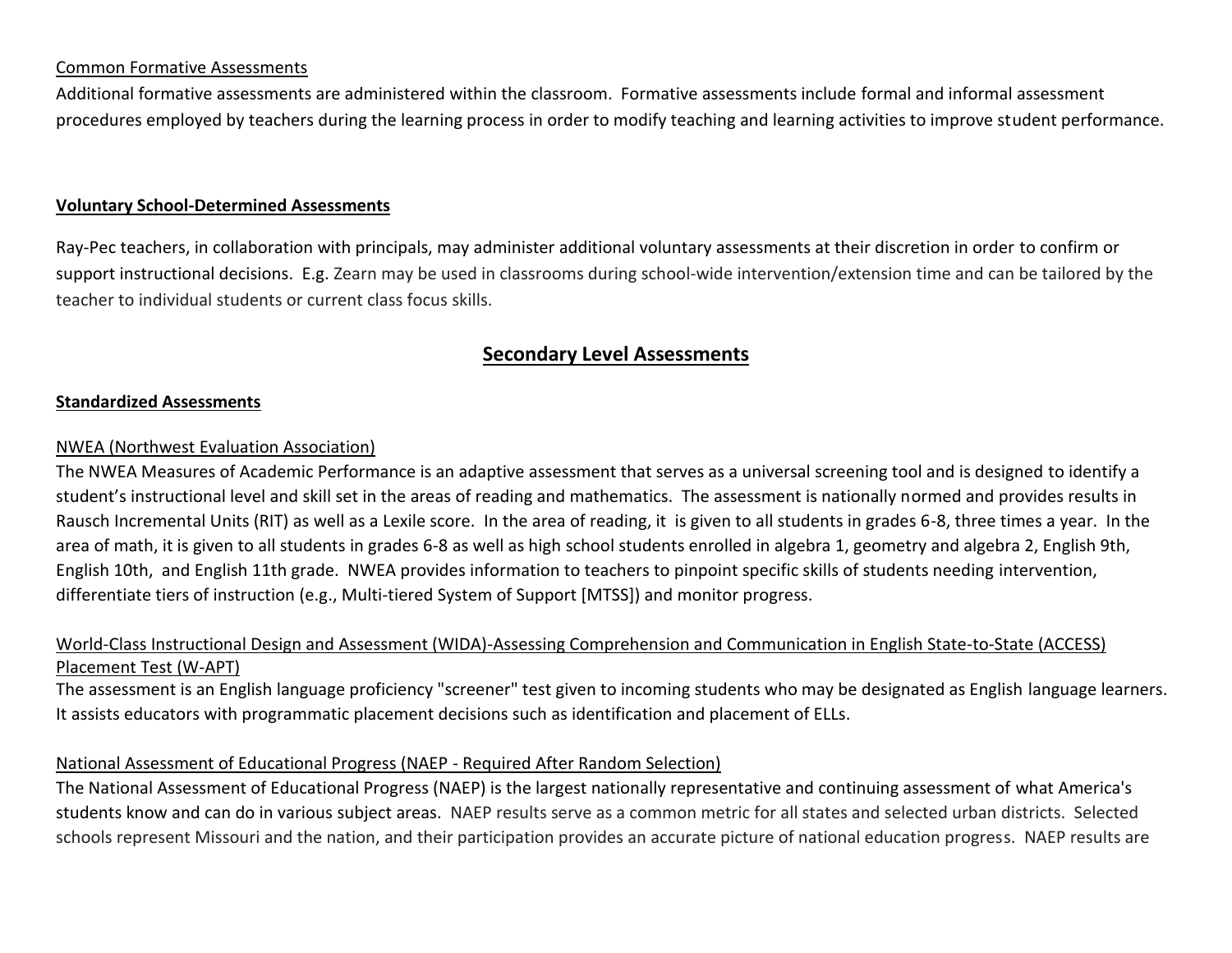based on representative samples of students at grades 4, 8, and 12. For the 2020-2021 school year, the district will be notified if any of our schools are selected.

#### **Non-standardized District Assessments**

#### District Priority Learning Target Assessments

Priority Learning Target assessments are teacher-created assessments administered using the data cycle process. The fundamental purpose of priority learning targets assessments is to provide information that can be used to guide instruction. Assessments are aligned to state and local curricular standards and aligned to local curriculum frameworks.

#### **Voluntary Assessments**

Voluntary assessments are either opted into by a student or family or students are selected to participate with parent/guardian permission. Many, but not all, of these assessments are offered in October during the high school's 'Super Test Day'.

## ACT

The ACT is a national college admissions assessment consisting of subject area tests in math, reading, English and science. Results provide students information regarding their performance in these core areas. Colleges and universities for admissions decisions use the ACT. Scores on the test may also be used to determine placement in several core subject upper level courses or in various honors programs. Because course and grading standards vary, the tests are utilized by colleges and universities as a standardized method of identifying student academic achievement.

#### Practice ACT

Practice ACT assessments are designed to provide insight into a student's future ACT performance. They are based on the ACT College and Career Benchmarks and are designed to track achievement in reading, math, English, and science. The reports provide teachers, parents and students with easily understood information that pinpoints a student's strengths and weaknesses. In addition, it provides teachers with insight into the strengths and weaknesses of district curriculum. The practice assessments will be given at the 10th and 11th grade levels.

#### ACT WorkKeys

ACT WorkKeys measures workplace readiness in three key areas. The Applied Math assessment measures critical thinking, mathematical reasoning, and problem solving techniques for situations that actually occur in today's workplace. The Graphic Literacy assessment measures the skill needed to locate, synthesize, and use information from workplace graphics. The Workplace Documents assessment measures the skills people use when they read and use written text such as memos, letters, directions, signs, notices, bulletins, policies, and regulations on the job. The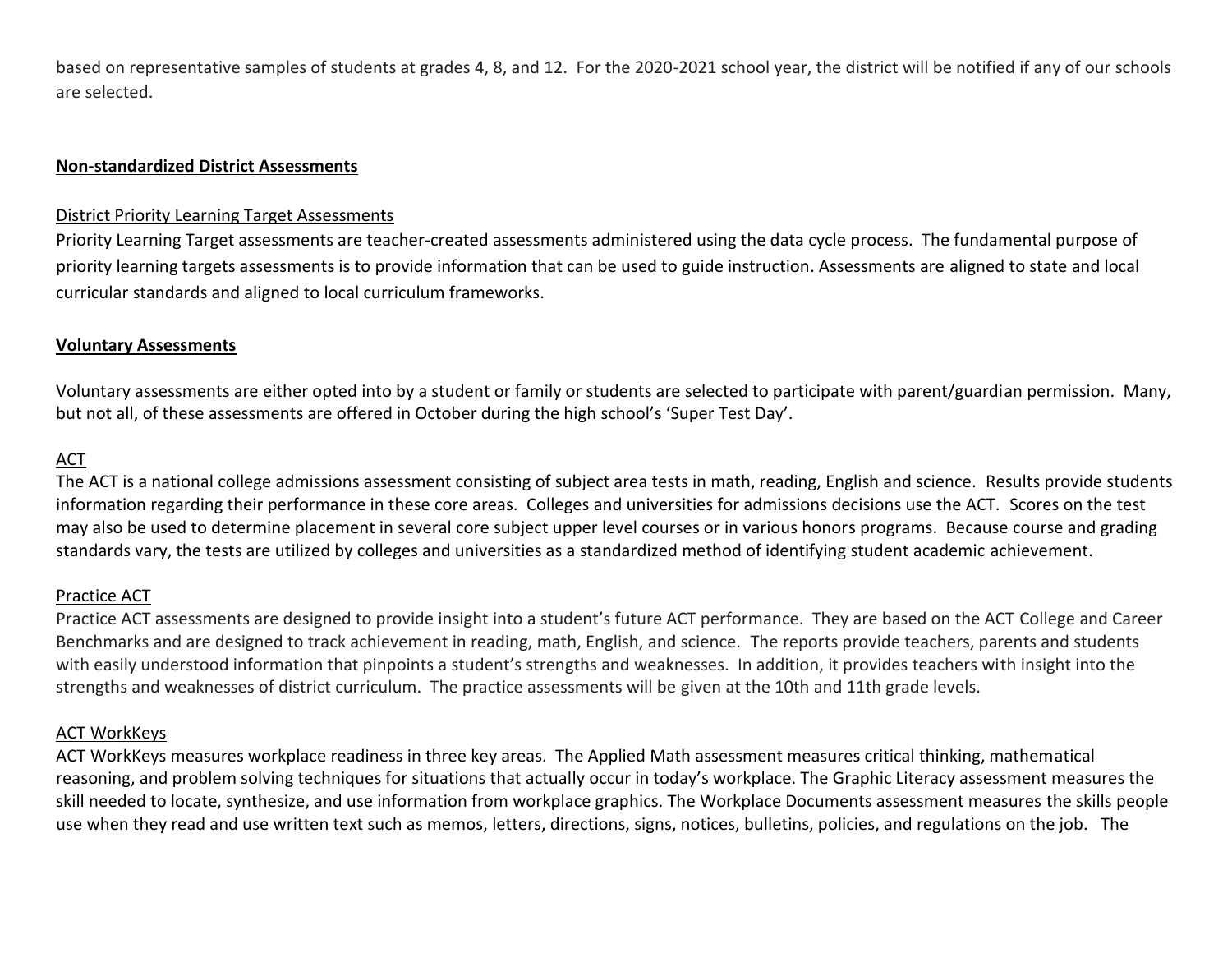National Career Readiness Certificate (ACT WorkKeys NCRC®) is a credential issued at four levels based on the student score on the WorkKeys assessment. The NCRC measures and certifies the essential work skills needed for success in jobs across industries and occupations.

## Preliminary Scholastic Aptitude Test (PSAT)

The PSAT is a voluntary test taken for scholarship purposes. A high school junior may enter the scholarship competition administered by the National Merit Scholarship Corporation. The following year the top .5% of all seniors who took the test as juniors are declared National Merit Semi Finalists. The PSAT is also used to prepare for the SAT. Juniors may take the test for competition while sophomores may opt to take it for practice. There is a fee.

#### Advanced Placement (AP)

Advanced Placement examinations are taken each spring by students at participating schools. The assessments are the culmination of year-long [Advanced Placement c](https://en.wikipedia.org/wiki/Advanced_Placement)ourses. All but one of the AP exams combine multiple-choice questions with a free-response section in either essay or problem-solving format. [AP Studio Art,](https://en.wikipedia.org/wiki/AP_Studio_Art) the sole exception, requires students to submit a [portfolio](https://en.wikipedia.org/wiki/Career_portfolio) for review. Colleges/universities may award college credit depending on the student's scores on these exams.

#### International Baccalaureate (IB)

IB assessments are taken in the spring and are designed to emphasize the development of higher-order cognitive skills. They are criterion-related and focus on students' ability to think analytically and critically, to integrate and apply their learning, to work collaboratively and to communicate what they have learned in writing and orally. The assessments use varied tasks that evaluate students' abilities in these areas and may include a variety of assessment components. Colleges/universities may award college credit depending on the student's scores on these exams.

## American College Test (ACT) & Scholastic Aptitude Test (SAT)

Colleges and universities for admissions decisions use the ACT and the SAT. Scores on these tests may also be used to determine placement in several core subject upper level courses or in various honors programs. Because course and grading standards vary, the tests are utilized by colleges and universities as a standardized method of identifying student academic achievement. There is a fee for both tests (with the exception of the state provided ACT given in the spring of a student's junior year.

#### ACCUPLACER

ACCUPLACER is a computer-adaptive assessment designed to evaluate a student's skills in the areas of reading, writing and mathematics and is produced by the College Board. Each test question determines the difficulty of the next. Final scores are based on the number of questions answered correctly and the difficulty level of questions answered correctly. ACCUPLACER is used by the Metropolitan Community Colleges to determine a student's placement in English and math coursework.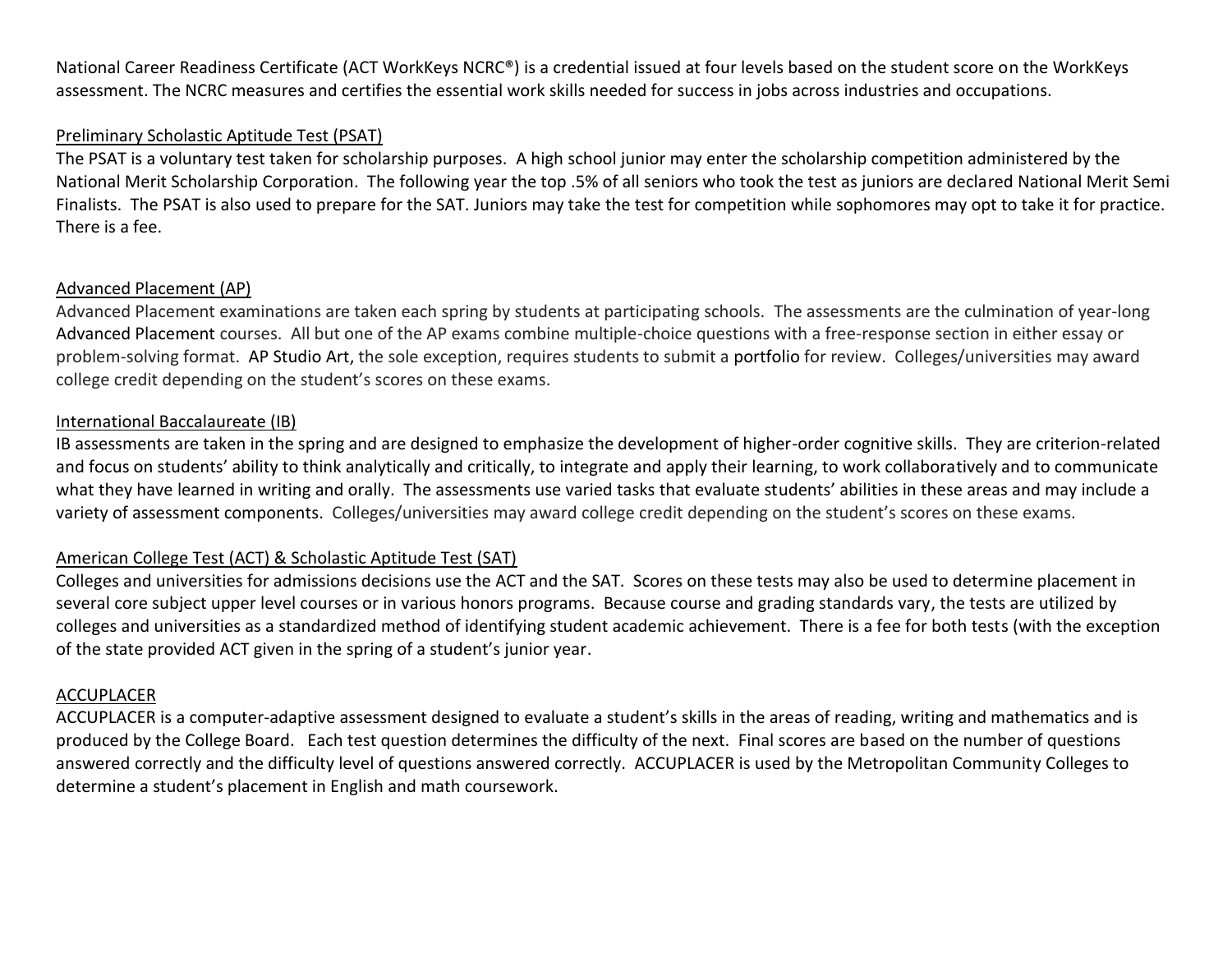#### Armed Services Vocational Aptitude Battery (ASVAB)

The ASVAB provides students with aptitude measurements to assist students become more aware of their potential capabilities related to specific careers upon graduation. It is a voluntary instrument sometimes used for students entering technical courses at area vocational schools.

#### Test of Adult Basic Education (TABE)

The High School Equivalency Test (HiSet) is a standardized test published by CTB/McGraw Hill. Prior to a student being accepted into the Missouri Options program at the Ray-Pec Academy, the counselor will administer the HiSet test to determine a student's weak points and identify the skills that the student needs to work to improve. Once the HiSet scores reach a specific level, then the Missouri Options student can either take a practice GED test or take the actual GED test.

## Dibels/Acadience

Dibels (also known as Acadience) offers free, brief (1-10 minute) assessments (6-8) that provide normed information to teachers of students receiving intervention or special education services regarding early literacy, reading fluency, reading comprehension, math fluency, and math comprehension skills, and allows them to monitor each student's progress toward intervention goals throughout the year.

# **Gifted Assessments**

The following assessments may be administered when determining eligibility into the district gifted program, known as the Logic, Enrichment, and Academic Pursuit (LEAP) program. These measures meet the requirements set forth by the state of Missouri Department of Elementary and Secondary Education for gifted identification.

#### **Academic Achievement**

Northwest Educational Association (NWEA): The NWEA provides a normed measure of how students perform in key academic areas.

#### **Intellectual Ability**

Wechsler Nonverbal Scale of Ability (WNV): The WNV is a nonverbal measure of general ability (i.e. IQ).

#### **Reasoning and Problem-solving Ability**

Cognitive Abilities Test (CogAT) measures both aptitude (reasoning) and achievement. The assessment estimates students' learned reasoning and problem solving abilities through a battery of verbal, quantitative, and nonverbal test items.

## **Characteristics of Giftedness**

Gifted Rating Scales (GRS): The GRS are norm-referenced rating scales completed by teachers based on current theories of giftedness and guidelines regarding the definition of gifted and talented students. The six domains measured include: intellectual, academic, motivation, creativity, leadership, and artistic talent.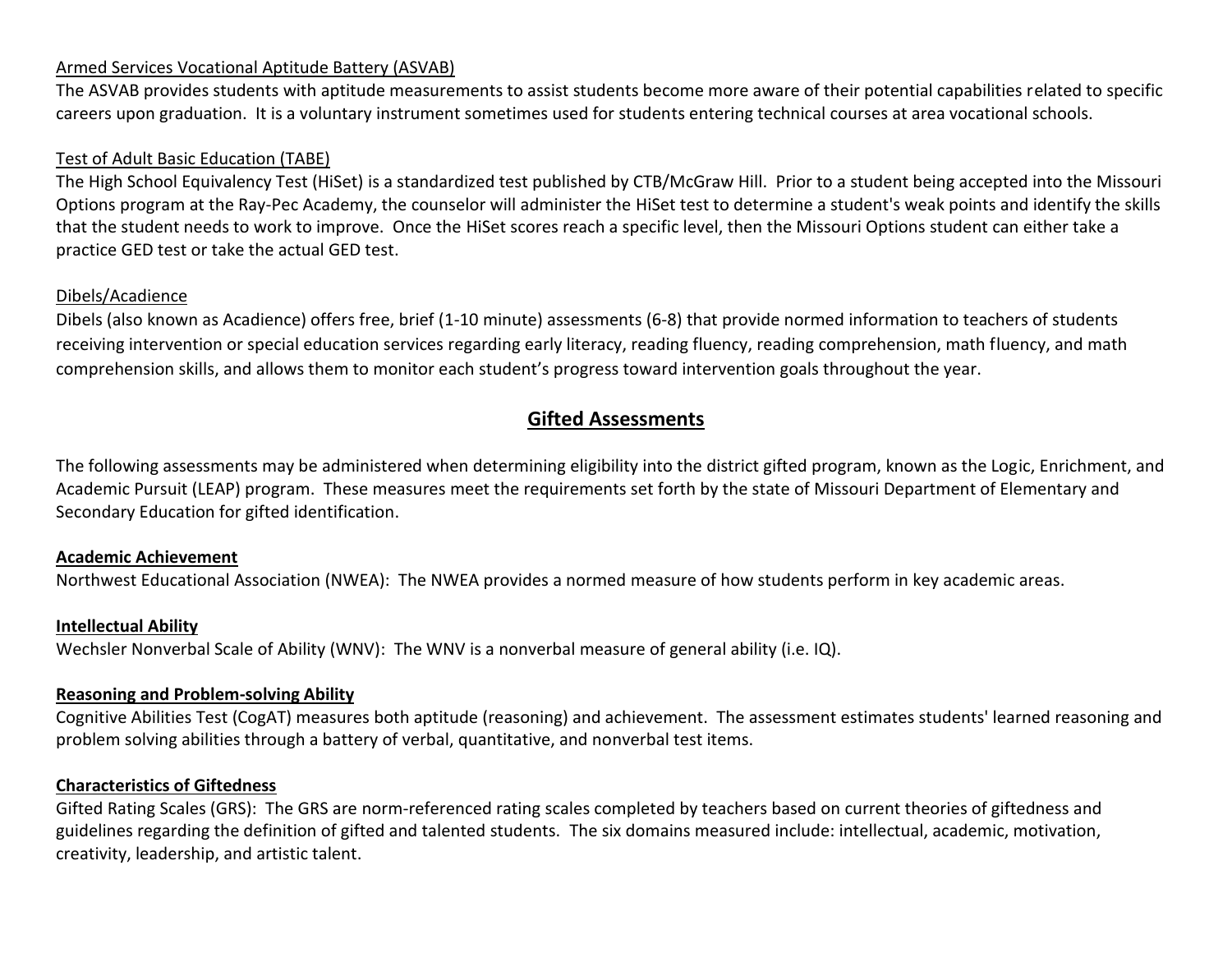## **Special Education Assessments**

The following assessments are used in the special education department for identification and support of students. Details of the purposes, administration, processes, and procedures regarding these assessments can be found by contacting the District special services department.

#### **Achievement**

 Gray Oral Reading Test - Fourth Edition (GORT 4) KeyMath 3 Test of Early Mathematics Ability - Third Edition (TEMA 3) Test of Early Reading Ability - Third Edition (TERA 3) Test of Early Written Language - Second Edition (TEWL 2) Test of Written Language - Third Edition (TOWL-3) Wechsler Individual Achievement Test - Third Edition (WIAT-III) Woodcock Reading Mastery Woodcock Johnson IV Tests of Achievement (WJIV)

#### **Adaptive Behavior**

Adaptive Behavior Evaluation System Second Edition (ABES 2)

#### **Autism**

 Autism Diagnostic Observation Schedule Second Edition (ADOS 2) Childhood Autism Rating Scale Second Edition (CARS 2) Gilliam Asperger's Disorder Scale (GADS) Gilliam Autism Rating Scale: Second Edition (GARS-2) Psychoeducational Profile: Third Edition (PEP-3)

#### **Behavior**

Behavior Assessment System for Children Second Edition (BASC 2) Behavior Evaluation Scale - Third Edition (BES-3) Differential Test of Conduct and Emotional Problems (DTCEP) Scale for Assessing Emotional Disturbance Second Edition (SAED 2)

#### **Cognitive**

Behavior Rating Inventory of Executive Function (BRIEF) NEPSY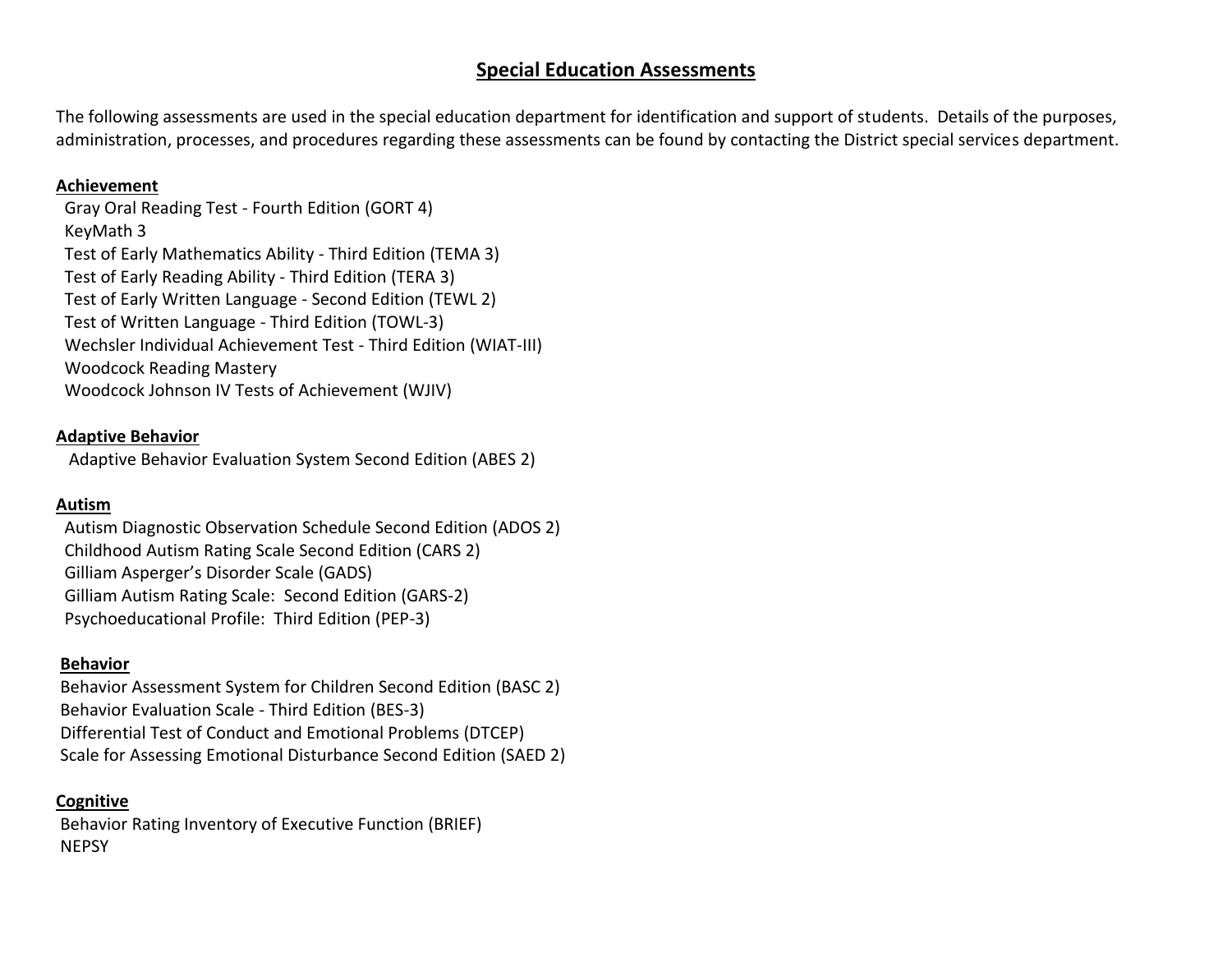Stanford-Binet Intelligence Scale - Fifth Edition (SB-5) Wechsler Intelligence Scale for Children - Fifth Edition (WISC-V) Wechsler Preschool and Primary Scale of Intelligence (WPPSI-IV) Woodcock-Johnson Tests of Cognitive Abilities - Fourth Edition (WJIV)

#### **Cognitive NonVerbal**

Universal Nonverbal Intelligence Test (UNIT) Wechsler Nonverbal Scale of Ability (WNV)

#### **Early Childhood**

Battelle Developmental Inventory, 3rd Edition Bayley Scales of Infant and Toddler Development - Third Edition (Bayley-III) Bracken - R Infant/Toddler Sensory Profile Informal Language Sample Informal Speech Sample Kaufman Speech Praxis Test (KSPT) Peabody Developmental Motor Scales, 2nd Edition Preschool Language Scales, Fifth Edition (PLS-5) Sensory Profile Stuttering Severity Instrument

#### **Speech**

Arizona Articulation Proficiency Scale Goldman-Fristoe Test of Articulation 2 (GFTA-2) Informal Speech Sample

#### **Language**

Bankson Language Test - 2nd edition Comprehensive Assessment of Spoken Language (CASL) Clinical Evaluation of Language Fundamentals - Fifth Edition (CELF-5) Expressive Vocabulary Test (EVT) Expressive One-Word Picture Vocabulary Test (EOWPVT) Informal Language Sample Nonspeech Test for Receptive/Expressive Language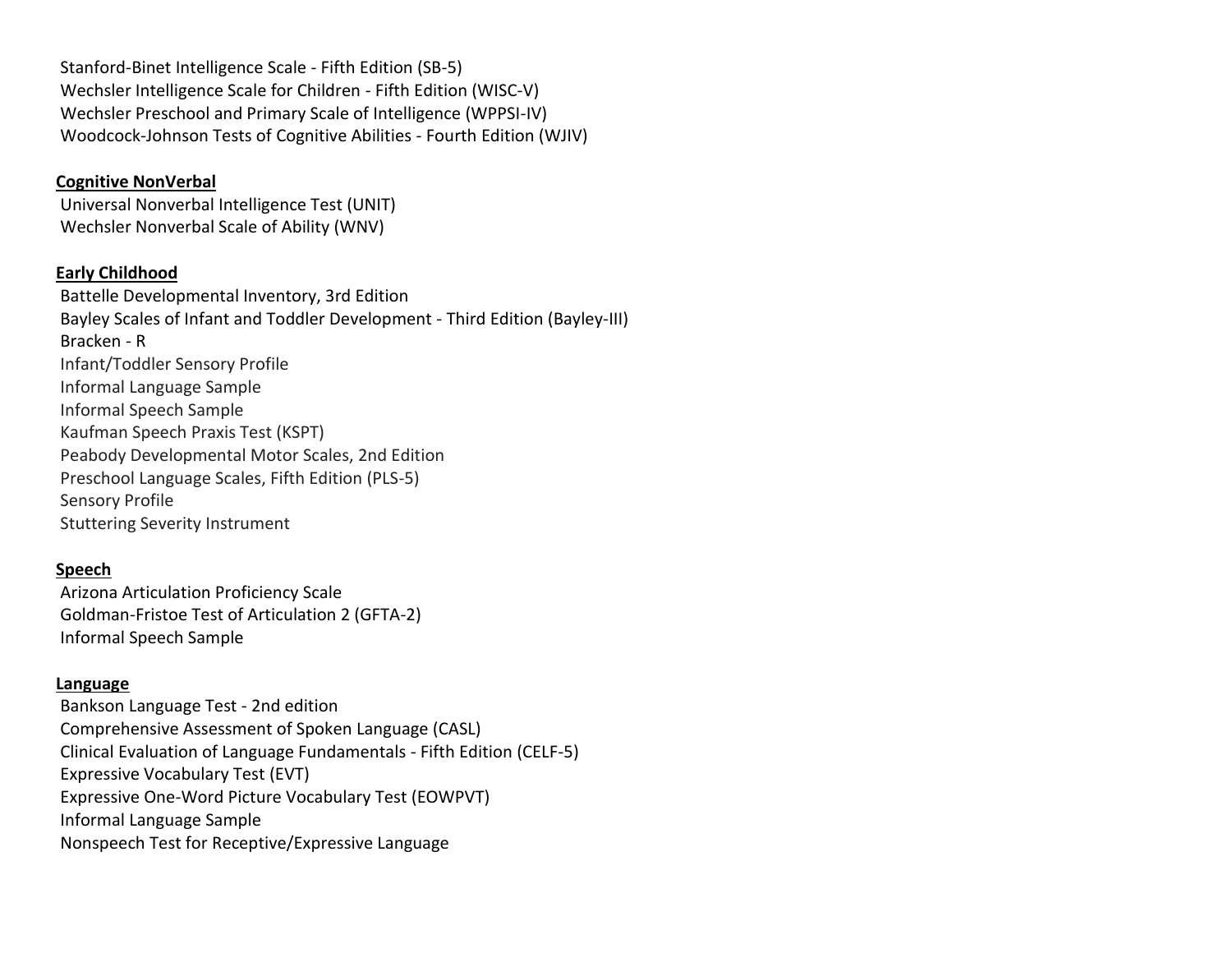Peabody Picture Vocabulary Test Fourth Edition (PPVT-4) Social Language Development Test Test for Auditory Comprehension of Language - Fourth Edition (TACL-4) Test of Language Development Intermediate - Third Edition (TOLD-I3) Test of Language Development Primary - Third Edition (TOLD-P3) Test of Pragmatic Language (TOPL) Test of Problem Solving (TOPS) Test of Semantic Skills Intermediate (TOSS-I) Test of Semantic Skills Primary (TOSS-P) Word Test 2: Adolescent Word Test 2: Elementary

| <b>EARLY CHILDHOOD Assessment Plan 2019-2020</b>                    |                  |                |                 |                                                                                                                 |                |                 |              |              |                                                                                                                                                                                                   |  |  |
|---------------------------------------------------------------------|------------------|----------------|-----------------|-----------------------------------------------------------------------------------------------------------------|----------------|-----------------|--------------|--------------|---------------------------------------------------------------------------------------------------------------------------------------------------------------------------------------------------|--|--|
| <b>August</b>                                                       | <b>September</b> | <b>October</b> | <b>November</b> | <b>December</b>                                                                                                 | <b>January</b> | <b>February</b> | <b>March</b> | <b>April</b> | <b>May</b>                                                                                                                                                                                        |  |  |
| Speed Dial-4 -<br>Before student<br>begins<br>program<br>20 minutes |                  |                |                 | Speed Dial-4 -<br>For students<br>not at age-<br>level<br>expectations<br>on initial<br>screening<br>20 minutes |                |                 |              |              | Speed Dial-4 -<br>For students<br>not at age-<br>level<br>expectations<br>on initial<br>screening<br>20 minutes<br>For screening<br>new students<br>entering in<br><b>Fall 2020</b><br>20 minutes |  |  |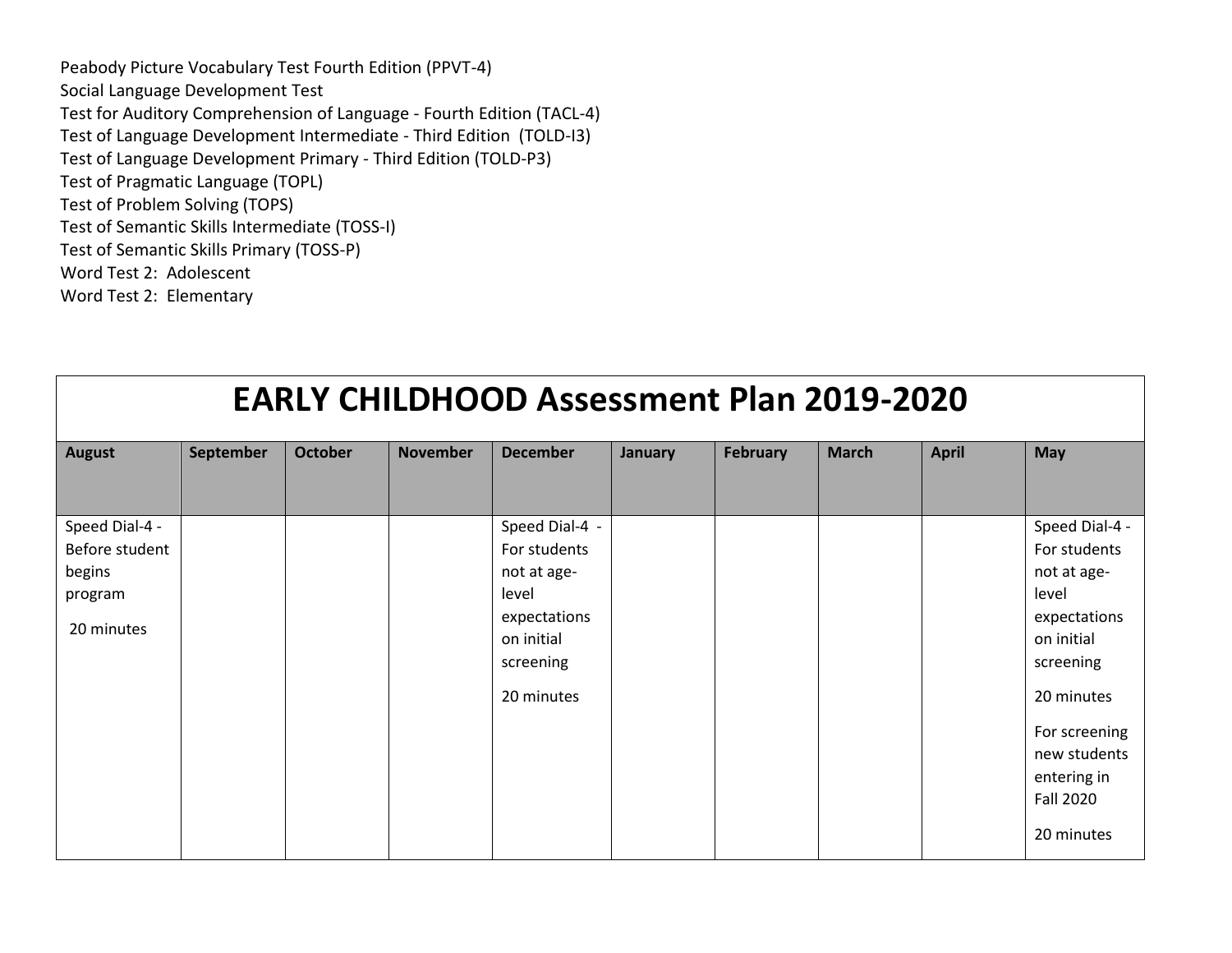| <b>KINDERGARTEN Assessment Plan 2020-21</b>                                                                |                                                                                                                                                                                                                                                  |                |                 |                 |                                                                                                                                    |                 |              |                                                                            |            |  |  |  |
|------------------------------------------------------------------------------------------------------------|--------------------------------------------------------------------------------------------------------------------------------------------------------------------------------------------------------------------------------------------------|----------------|-----------------|-----------------|------------------------------------------------------------------------------------------------------------------------------------|-----------------|--------------|----------------------------------------------------------------------------|------------|--|--|--|
| <b>August</b>                                                                                              | September                                                                                                                                                                                                                                        | <b>October</b> | <b>November</b> | <b>December</b> | January                                                                                                                            | <b>February</b> | <b>March</b> | <b>April</b>                                                               | <b>May</b> |  |  |  |
| Kindergarten<br>Screening-<br><b>Before</b><br>student begins<br>Kindergarten<br>(for late<br>enrollments) | <b>NWEA</b><br>ELA/Math<br>window<br>.75 hour per<br>test<br>$(9/14-9/25)$                                                                                                                                                                       |                |                 |                 | <b>NWEA</b><br>ELA/Math<br>window<br>.75 hour per<br>test<br>$(1/11-1/22)$<br><b>WiDA</b><br>Access for<br>ELL 2.0 Test<br>2 hours |                 |              | <b>NWEA</b><br>ELA/Math<br>window<br>.75 hour per<br>test<br>$(4/19-5/14)$ |            |  |  |  |
|                                                                                                            | $(1/6 - 2/28)$<br>An F&P or running record will be administered by teachers based on individual student needs to guide instructional decisions.<br>Dibels/Acadience is only administered to students receiving special services or intervention. |                |                 |                 |                                                                                                                                    |                 |              |                                                                            |            |  |  |  |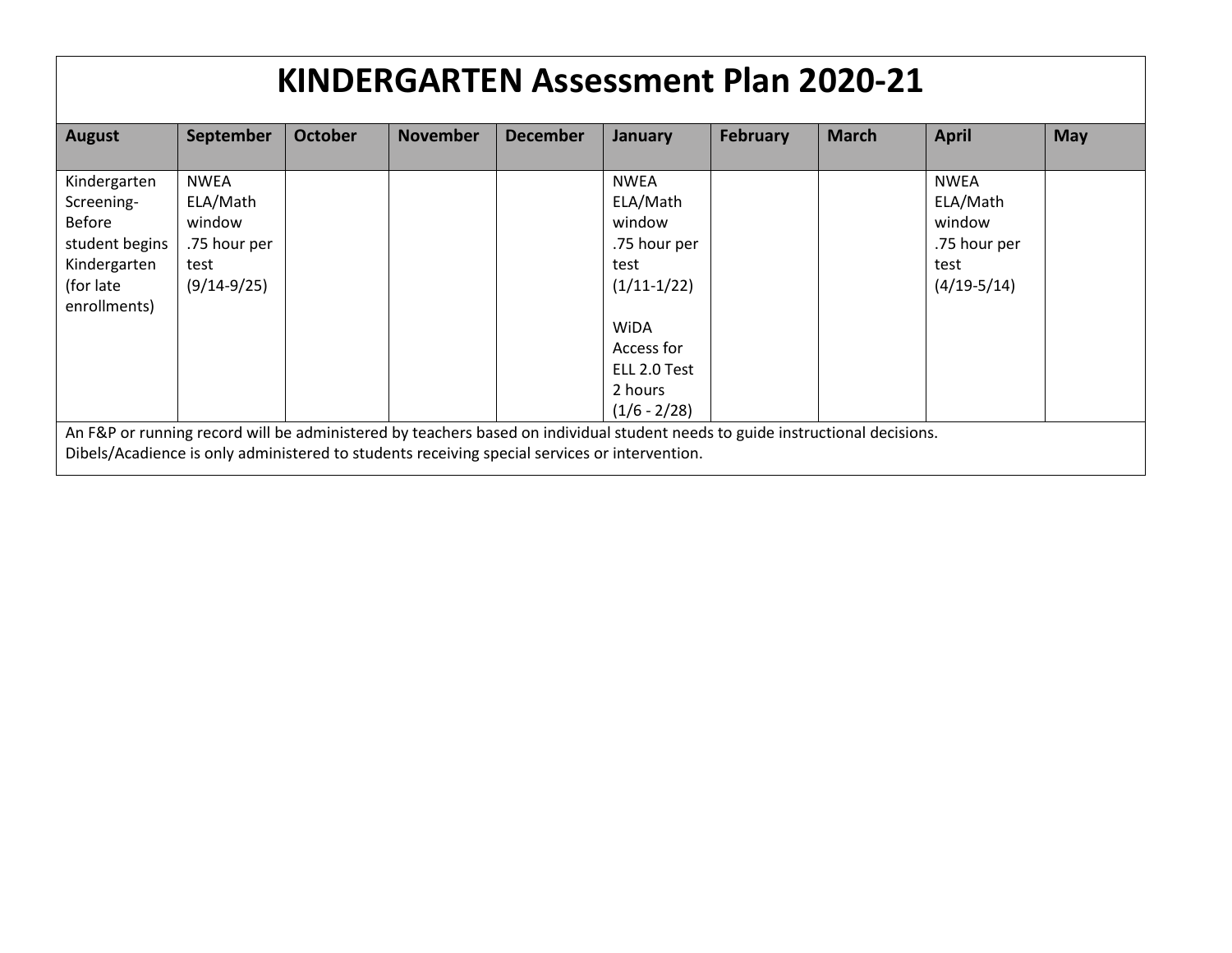| September<br><b>October</b><br><b>November</b><br><b>August</b><br><b>December</b><br><b>February</b><br>May<br><b>March</b><br><b>April</b><br>January<br><b>LEAP</b><br><b>NWEA</b><br><b>NWEA</b><br><b>NWEA</b><br>ELA/Math<br>ELA/Math<br>ELA/Math<br>Eligibility<br>window<br>window<br><b>Testing</b><br>window | <b>FIRST GRADE Assessment Plan 2020-2021</b> |              |  |  |  |              |            |  |              |  |  |  |
|------------------------------------------------------------------------------------------------------------------------------------------------------------------------------------------------------------------------------------------------------------------------------------------------------------------------|----------------------------------------------|--------------|--|--|--|--------------|------------|--|--------------|--|--|--|
|                                                                                                                                                                                                                                                                                                                        |                                              |              |  |  |  |              |            |  |              |  |  |  |
| student)<br>test $(1/11 -$<br>test<br>test<br>$(9/14-9/25)$<br>$(4/19-5/14)$<br>1/22)<br><b>WIDA Access</b><br>for ELL 2.0<br>Test<br>2 hours<br>$(1/6 - 2/28)$                                                                                                                                                        |                                              | .75 hour per |  |  |  | .75 hour per | (varies by |  | .75 hour per |  |  |  |
| An F&P or running record will be administered by teachers based on individual student needs to support instructional decisions<br>Dibels/Acadience is only administered to students receiving special services or intervention.                                                                                        |                                              |              |  |  |  |              |            |  |              |  |  |  |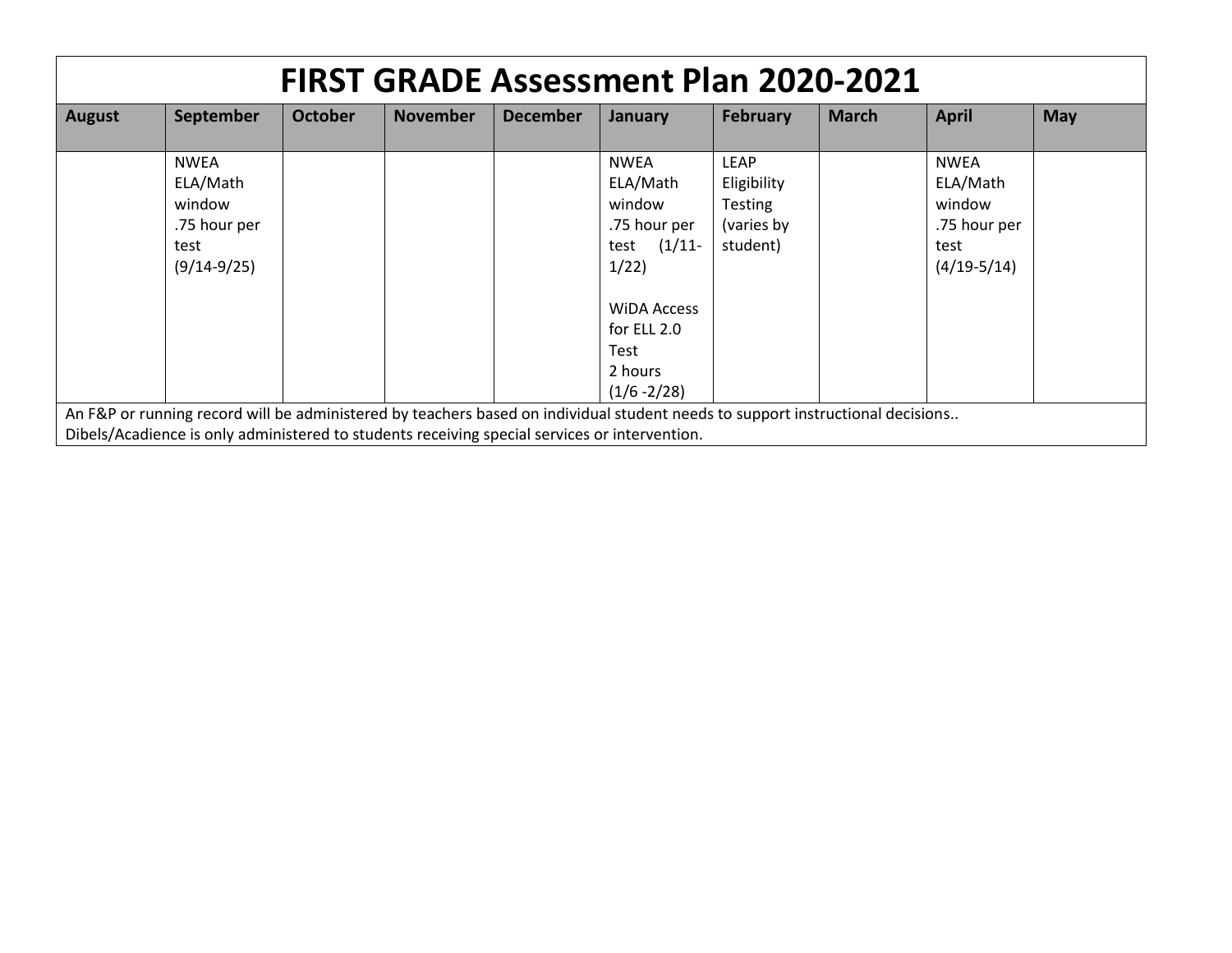| <b>SECOND GRADE Assessment Plan 2020-2021</b> |                                                                                                                                                                                                                                  |                |                 |                 |                                                                                                                                                             |                                                                        |              |                                                                          |            |  |  |
|-----------------------------------------------|----------------------------------------------------------------------------------------------------------------------------------------------------------------------------------------------------------------------------------|----------------|-----------------|-----------------|-------------------------------------------------------------------------------------------------------------------------------------------------------------|------------------------------------------------------------------------|--------------|--------------------------------------------------------------------------|------------|--|--|
| <b>August</b>                                 | <b>September</b>                                                                                                                                                                                                                 | <b>October</b> | <b>November</b> | <b>December</b> | January                                                                                                                                                     | <b>February</b>                                                        | <b>March</b> | <b>April</b>                                                             | <b>May</b> |  |  |
|                                               | <b>NWEA</b><br>ELA/Math<br>window<br>1 hour per<br>test<br>$(9/14-9/25)$                                                                                                                                                         |                |                 |                 | <b>NWFA</b><br>ELA/Math<br>window<br>1 hour per<br>test $(1/11 -$<br>1/22)<br><b>WIDA Access</b><br>for ELL 2.0<br><b>Test</b><br>2 hours<br>$(1/6 - 2/28)$ | <b>LEAP</b><br>Eligibility<br><b>Testing</b><br>(varies by<br>student) |              | <b>NWEA</b><br>ELA/Math<br>window<br>1 hour per<br>test<br>$(4/19-5/14)$ |            |  |  |
|                                               | An F&P or running record will be administered by teachers based on individual student needs to support instructional decisions.<br>Dibels/Acadience is only administered to students receiving special services or intervention. |                |                 |                 |                                                                                                                                                             |                                                                        |              |                                                                          |            |  |  |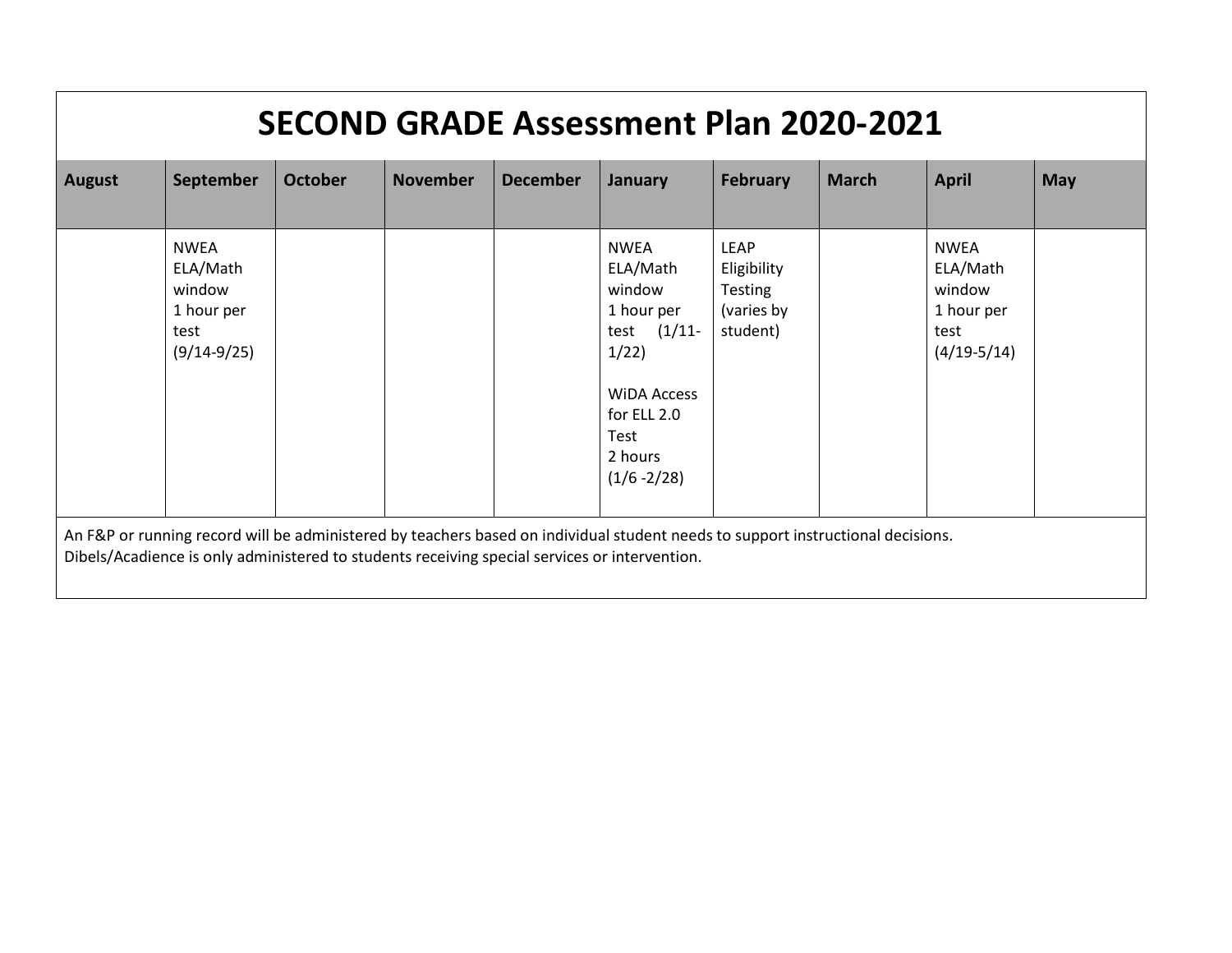| <b>August</b> | September      | <b>October</b> | <b>November</b> | <b>December</b> | <b>January</b>     | <b>February</b>    | <b>March</b> | <b>April</b>   | <b>May</b> |
|---------------|----------------|----------------|-----------------|-----------------|--------------------|--------------------|--------------|----------------|------------|
|               | <b>NWEA</b>    |                |                 |                 | <b>NWEA</b>        | <b>LEAP</b>        |              | Missouri       |            |
|               | ELA/Math       |                |                 |                 | ELA/Math           | Eligibility        |              | Assessment     |            |
|               | window         |                |                 |                 | window             | <b>Testing</b>     |              | Program        |            |
|               | 1 hour per     |                |                 |                 | 1 hour per         | (varies by         |              | (MAP)          |            |
|               | test           |                |                 |                 | test               | student)           |              | ELA-85-195     |            |
|               | $(9/14-9/25)$  |                |                 |                 | $(1/11-1/22)$      |                    |              | min            |            |
|               |                |                |                 |                 |                    | <b>MAP-A State</b> |              | Math-75-       |            |
|               | MAP-A          |                |                 |                 | <b>WIDA Access</b> | Window             |              | 140 min        |            |
|               | State          |                |                 |                 | for ELL 2.0        | $(2/1 - 5/21)$     |              | State          |            |
|               | Window:        |                |                 |                 | Test               |                    |              | Window:        |            |
|               | $(9/14-12/18)$ |                |                 |                 | 2 hours            |                    |              | $(4/5 - 5/28)$ |            |
|               |                |                |                 |                 | $(1/11 - 3/5)$     |                    |              |                |            |
|               |                |                |                 |                 |                    |                    |              | <b>NWEA</b>    |            |
|               |                |                |                 |                 |                    |                    |              | ELA/Math       |            |
|               |                |                |                 |                 |                    |                    |              | window         |            |
|               |                |                |                 |                 |                    |                    |              | 1 hour per     |            |
|               |                |                |                 |                 |                    |                    |              | test           |            |
|               |                |                |                 |                 |                    |                    |              | $(4/19-5/14)$  |            |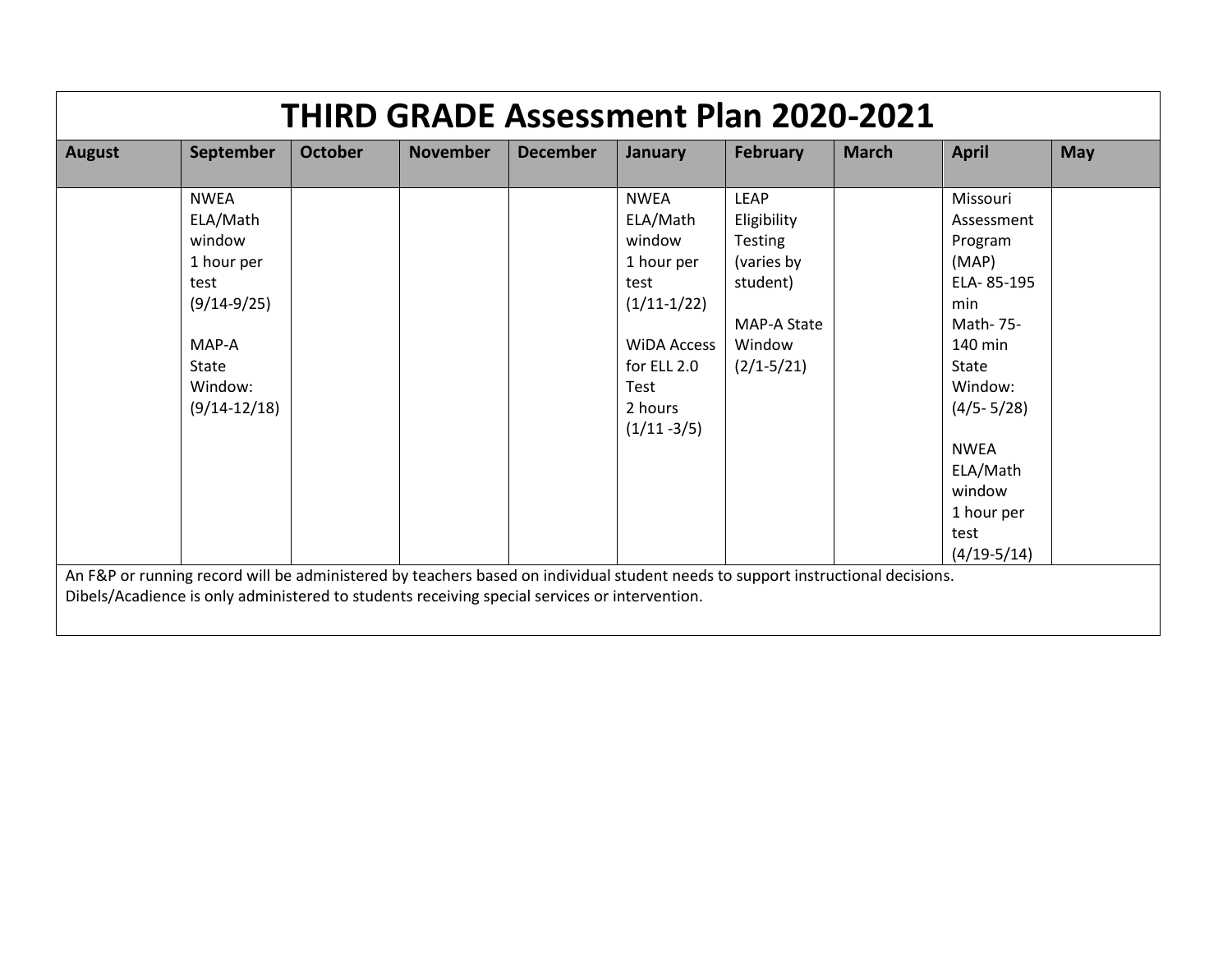| <b>August</b> | September        | <b>October</b> | <b>November</b> | <b>December</b> | January            | <b>February</b> | <b>March</b> | <b>April</b>  | <b>May</b> |
|---------------|------------------|----------------|-----------------|-----------------|--------------------|-----------------|--------------|---------------|------------|
|               | <b>NWEA</b>      |                |                 |                 | <b>WIDA Access</b> | <b>LEAP</b>     |              | Missouri      |            |
|               | ELA/Math         |                |                 |                 | for ELL 2.0        | Eligibility     |              | Assessment    |            |
|               | window           |                |                 |                 | Test               | <b>Testing</b>  |              | Program       |            |
|               | 1 hour per       |                |                 |                 | 2 hours            | (varies by      |              | (MAP)         |            |
|               | test             |                |                 |                 | $(1/11 - 3/5)$     | student)        |              | ELA-170-      |            |
|               | $(9/14-9/25)$    |                |                 |                 |                    |                 |              | 295 min       |            |
|               |                  |                |                 |                 | <b>NWEA</b>        | MAP-A State     |              | Math-75-      |            |
|               | MAP-A            |                |                 |                 | ELA/Math           | Window          |              | 140 min       |            |
|               | State            |                |                 |                 | window             | $(2/1 - 5/21)$  |              | State         |            |
|               | Window:          |                |                 |                 | 1 hour per         |                 |              | Window:       |            |
|               | $(9/14 - 12/18)$ |                |                 |                 | test               |                 |              | $(4/5-5/28)$  |            |
|               |                  |                |                 |                 | $(1/11-1/22)$      |                 |              |               |            |
|               |                  |                |                 |                 |                    |                 |              | <b>NWEA</b>   |            |
|               |                  |                |                 |                 |                    |                 |              | ELA/Math      |            |
|               |                  |                |                 |                 |                    |                 |              | window        |            |
|               |                  |                |                 |                 |                    |                 |              | 1 hour per    |            |
|               |                  |                |                 |                 |                    |                 |              | test          |            |
|               |                  |                |                 |                 |                    |                 |              | $(4/19-5/14)$ |            |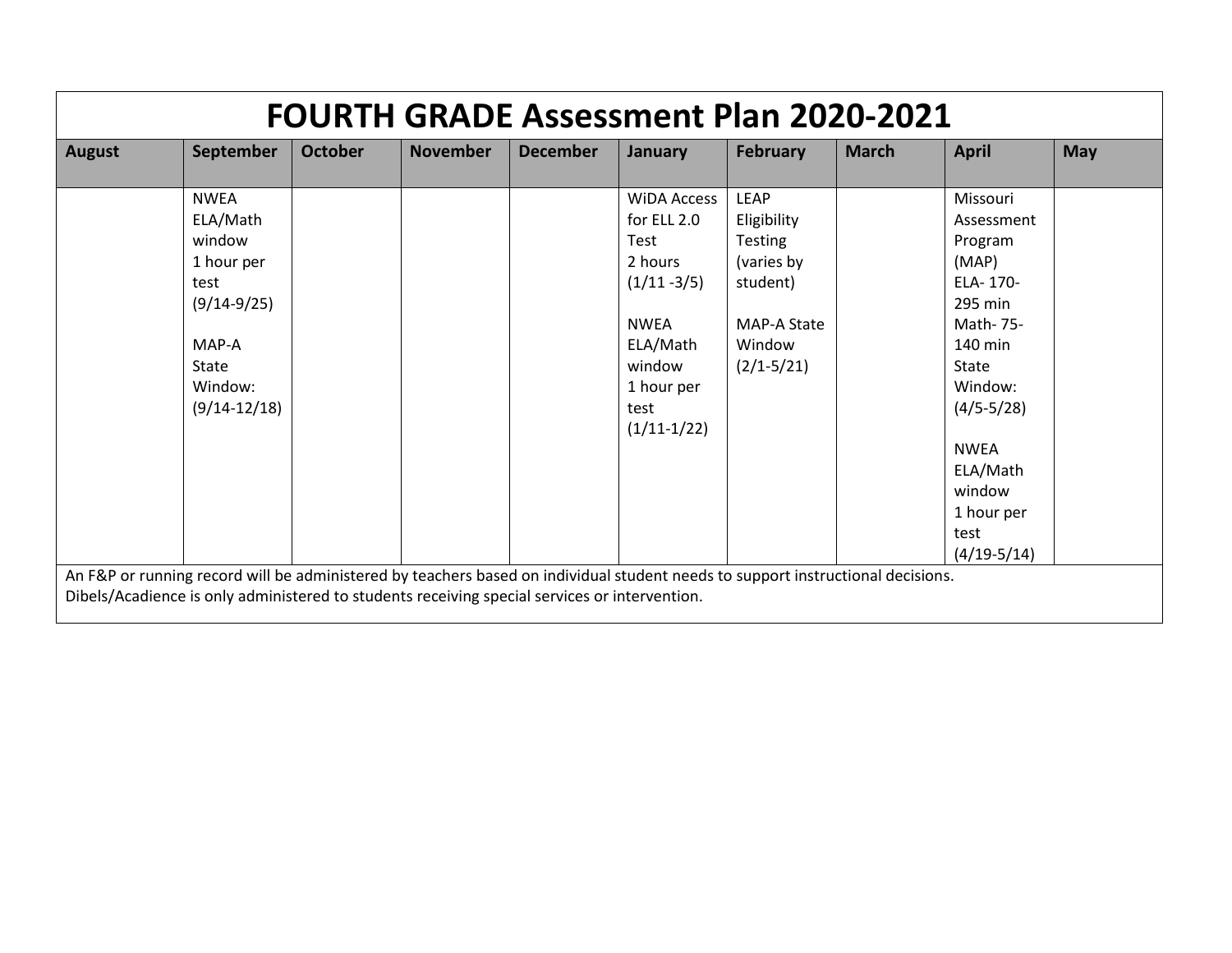| <b>FIFTH GRADE Assessment Plan 2020-2021</b> |                                                                                                                                                                                                                                 |                |                 |                 |                                                                                                                                                    |                                                                                                            |              |                                                                                                                                                                                                                                            |     |  |  |  |
|----------------------------------------------|---------------------------------------------------------------------------------------------------------------------------------------------------------------------------------------------------------------------------------|----------------|-----------------|-----------------|----------------------------------------------------------------------------------------------------------------------------------------------------|------------------------------------------------------------------------------------------------------------|--------------|--------------------------------------------------------------------------------------------------------------------------------------------------------------------------------------------------------------------------------------------|-----|--|--|--|
| August                                       | September                                                                                                                                                                                                                       | <b>October</b> | <b>November</b> | <b>December</b> | January                                                                                                                                            | <b>February</b>                                                                                            | <b>March</b> | <b>April</b>                                                                                                                                                                                                                               | May |  |  |  |
|                                              | <b>NWEA</b><br>ELA/Math<br>window<br>1 hour per<br>test<br>$(9/14-9/25)$<br>MAP-A State<br>Window:<br>$(9/14-12/18)$                                                                                                            |                |                 |                 | <b>WIDA Access</b><br>for ELL 2.0<br>Test<br>2 hours<br>$(1/11 - 3/5)$<br><b>NWEA</b><br>ELA/Math<br>window<br>1 hour per<br>test<br>$(1/11-1/22)$ | LEAP<br>Eligibility<br><b>Testing</b><br>(varies by<br>student)<br>MAP-A State<br>Window<br>$(2/1 - 5/21)$ |              | Missouri<br>Assessment<br>Program<br>(MAP)<br>ELA-85-180<br>min<br>Math-85-<br>150 min<br>Science-120-<br>160 min<br><b>State</b><br>Window:<br>$(4/5 - 5/28)$<br><b>NWEA</b><br>ELA/Math<br>window<br>1 hour per<br>test<br>$(4/19-5/14)$ |     |  |  |  |
|                                              | An F&P or running record may be administered by teachers based on individual student needs to support instructional decisions.<br>Dibels/Acadience is only administered to students receiving special services or intervention. |                |                 |                 |                                                                                                                                                    |                                                                                                            |              |                                                                                                                                                                                                                                            |     |  |  |  |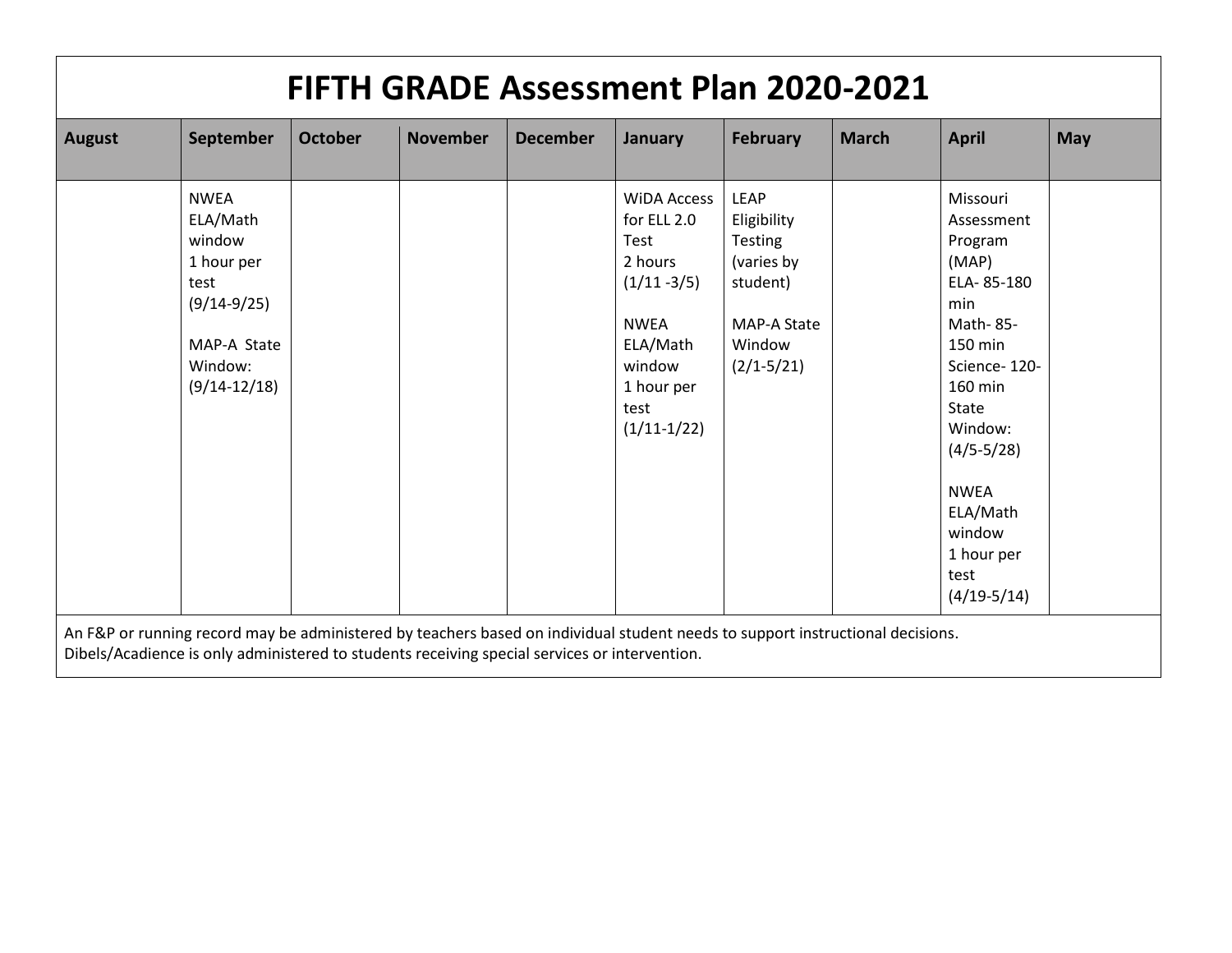| <b>SIXTH GRADE Assessment Plan 2020-2021</b><br>September<br><b>October</b><br><b>November</b><br><b>December</b><br><b>April</b><br><b>February</b><br><b>March</b><br><b>May</b><br><b>August</b><br>January |                                                                               |  |  |  |                    |                    |  |               |  |  |  |  |
|----------------------------------------------------------------------------------------------------------------------------------------------------------------------------------------------------------------|-------------------------------------------------------------------------------|--|--|--|--------------------|--------------------|--|---------------|--|--|--|--|
|                                                                                                                                                                                                                |                                                                               |  |  |  |                    |                    |  |               |  |  |  |  |
|                                                                                                                                                                                                                | <b>NWEA</b>                                                                   |  |  |  | <b>WIDA Access</b> | <b>LEAP</b>        |  | Missouri      |  |  |  |  |
|                                                                                                                                                                                                                | ELA/Math                                                                      |  |  |  | for ELL 2.0        | Eligibility        |  | Assessment    |  |  |  |  |
|                                                                                                                                                                                                                | window                                                                        |  |  |  | Test               | Testing            |  | Program       |  |  |  |  |
|                                                                                                                                                                                                                | 1 hour per                                                                    |  |  |  | 2 hours            | (varies by         |  | (MAP)         |  |  |  |  |
|                                                                                                                                                                                                                | test                                                                          |  |  |  | $(1/11 - 3/5)$     | student)           |  | ELA-75-165    |  |  |  |  |
|                                                                                                                                                                                                                | $(9/14-9/25)$                                                                 |  |  |  |                    |                    |  | min           |  |  |  |  |
|                                                                                                                                                                                                                |                                                                               |  |  |  | <b>NWEA</b>        | <b>MAP-A State</b> |  | Math-90-      |  |  |  |  |
|                                                                                                                                                                                                                | MAP-A State                                                                   |  |  |  | ELA/Math           | Window             |  | 135 min       |  |  |  |  |
|                                                                                                                                                                                                                | Window:                                                                       |  |  |  | window             | $(2/1 - 5/21)$     |  | <b>State</b>  |  |  |  |  |
|                                                                                                                                                                                                                | $(9/14-12/18)$                                                                |  |  |  | 1 hour per         |                    |  | Window:       |  |  |  |  |
|                                                                                                                                                                                                                |                                                                               |  |  |  | test               |                    |  | $(4/5-5/28)$  |  |  |  |  |
|                                                                                                                                                                                                                |                                                                               |  |  |  | $(1/11-1/22)$      |                    |  |               |  |  |  |  |
|                                                                                                                                                                                                                |                                                                               |  |  |  |                    |                    |  | <b>NWEA</b>   |  |  |  |  |
|                                                                                                                                                                                                                |                                                                               |  |  |  |                    |                    |  | ELA/Math      |  |  |  |  |
|                                                                                                                                                                                                                |                                                                               |  |  |  |                    |                    |  | window        |  |  |  |  |
|                                                                                                                                                                                                                |                                                                               |  |  |  |                    |                    |  | 1 hour per    |  |  |  |  |
|                                                                                                                                                                                                                |                                                                               |  |  |  |                    |                    |  | test          |  |  |  |  |
|                                                                                                                                                                                                                |                                                                               |  |  |  |                    |                    |  | $(4/19-5/14)$ |  |  |  |  |
|                                                                                                                                                                                                                |                                                                               |  |  |  |                    |                    |  |               |  |  |  |  |
|                                                                                                                                                                                                                |                                                                               |  |  |  |                    |                    |  |               |  |  |  |  |
|                                                                                                                                                                                                                | Dibels/Acadience is only administered to students receiving special services. |  |  |  |                    |                    |  |               |  |  |  |  |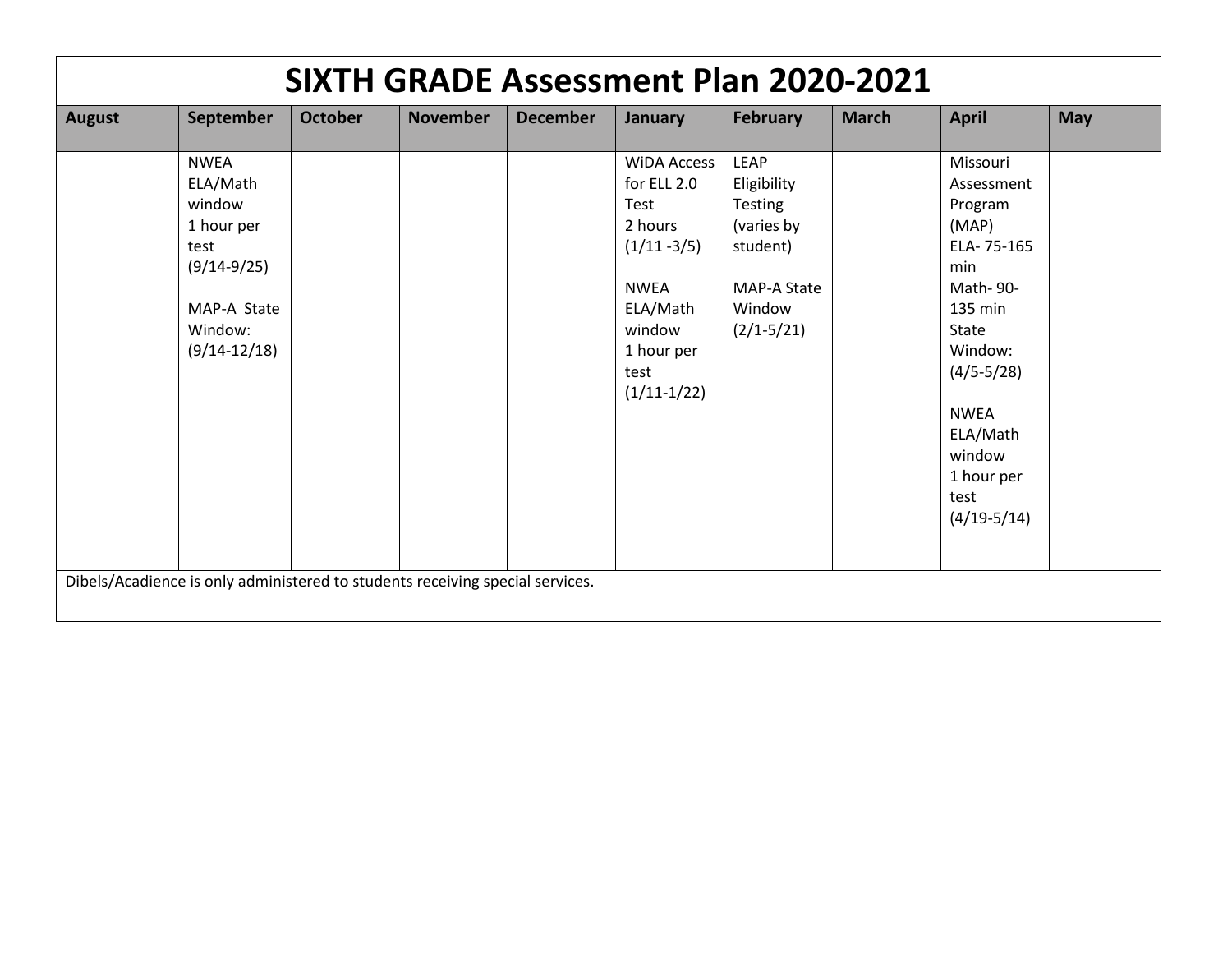| <b>August</b> | <b>September</b> | <b>October</b> | <b>November</b> | <b>December</b> | <b>January</b>        | <b>February</b> | <b>March</b> | <b>April</b>  | <b>May</b> |
|---------------|------------------|----------------|-----------------|-----------------|-----------------------|-----------------|--------------|---------------|------------|
|               | <b>NWEA</b>      |                |                 |                 | <b>WIDA Access</b>    | <b>LEAP</b>     |              | Missouri      |            |
|               | ELA/Math         |                |                 |                 | for ELL 2.0           | Eligibility     |              | Assessment    |            |
|               | window           |                |                 |                 | <b>Test</b>           | Testing         |              | Program       |            |
|               | 1 hour per       |                |                 |                 | 2 hours               | (varies by      |              | (MAP)         |            |
|               | test             |                |                 |                 | $(1/11 - 3/5)$        | student)        |              | ELA-75-145    |            |
|               | $(9/14-9/25)$    |                |                 |                 |                       |                 |              | min           |            |
|               |                  |                |                 |                 | <b>NWEA</b>           | MAP-A State     |              | Math-90-      |            |
|               | MAP-A State      |                |                 |                 | ELA/Math              | Window          |              | 135 min       |            |
|               | Window:          |                |                 |                 | window                | $(2/1 - 5/21)$  |              | State         |            |
|               | $(9/14-12/18)$   |                |                 |                 | 1 hour per            |                 |              | Window:       |            |
|               |                  |                |                 |                 | test<br>$(1/11-1/22)$ |                 |              | $(4/5-5/28)$  |            |
|               |                  |                |                 |                 |                       |                 |              | <b>NWEA</b>   |            |
|               |                  |                |                 |                 |                       |                 |              | ELA/Math      |            |
|               |                  |                |                 |                 |                       |                 |              | window        |            |
|               |                  |                |                 |                 |                       |                 |              | 1 hour per    |            |
|               |                  |                |                 |                 |                       |                 |              | test          |            |
|               |                  |                |                 |                 |                       |                 |              | $(4/19-5/14)$ |            |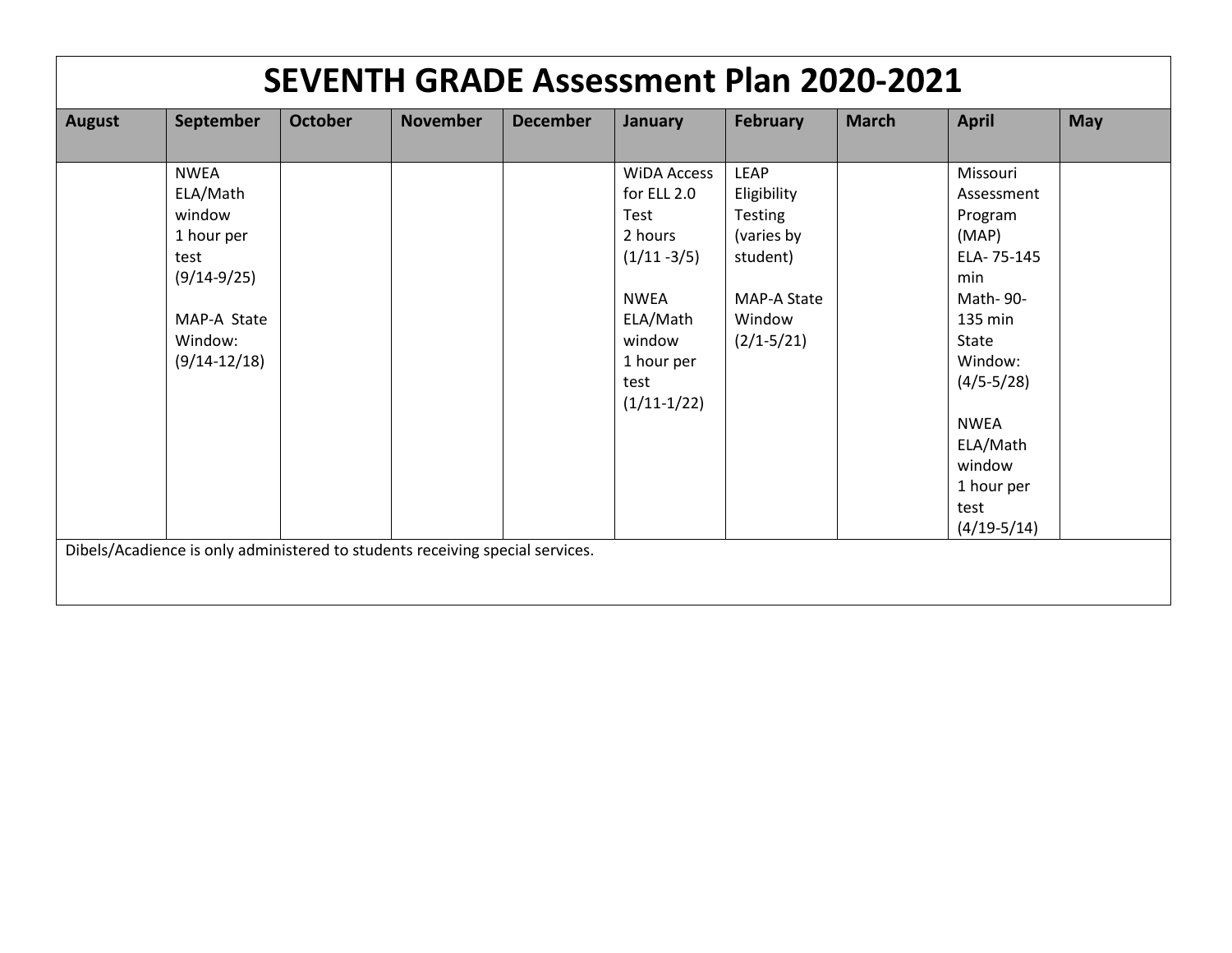|               | <b>EIGHTH GRADE Assessment Plan 2020-2021</b>                                                                        |                |                 |                 |                                                                                                                                                  |                                                |              |                                                                                                                                                                                                                                                                                                                                                                                      |            |  |  |  |
|---------------|----------------------------------------------------------------------------------------------------------------------|----------------|-----------------|-----------------|--------------------------------------------------------------------------------------------------------------------------------------------------|------------------------------------------------|--------------|--------------------------------------------------------------------------------------------------------------------------------------------------------------------------------------------------------------------------------------------------------------------------------------------------------------------------------------------------------------------------------------|------------|--|--|--|
| <b>August</b> | September                                                                                                            | <b>October</b> | <b>November</b> | <b>December</b> | January                                                                                                                                          | <b>February</b>                                | <b>March</b> | <b>April</b>                                                                                                                                                                                                                                                                                                                                                                         | <b>May</b> |  |  |  |
|               | <b>NWEA</b><br>ELA/Math<br>window<br>1 hour per<br>test<br>$(9/14-9/25)$<br>MAP-A State<br>Window:<br>$(9/14-12/18)$ |                |                 |                 | <b>WIDA Access</b><br>for ELL 2.0<br>Test<br>2 hours<br>$(1/11-3/5)$<br><b>NWEA</b><br>ELA/Math<br>window<br>1 hour per<br>test<br>$(1/11-1/22)$ | <b>MAP-A State</b><br>Window<br>$(2/1 - 5/21)$ |              | Missouri<br>Assessment<br>Program<br>(MAP)<br>ELA-165-260<br>min<br>Math-90-135<br>min<br>Science-110-<br>150 min<br>State<br>Window:<br>$(4/5 - 5/28)$<br>Missouri End-<br>of-<br>Course<br>Assessment<br>(EOC) Algebra<br>180-220 min<br>(for those<br>enrolled)<br>State<br>Window:<br>$(3/1 - 5/28)$<br><b>NWEA</b><br>ELA/Math<br>window<br>1 hour per<br>test<br>$(4/19-5/14)$ |            |  |  |  |
|               | Dibels/Acadience is only administered to students receiving special services.                                        |                |                 |                 |                                                                                                                                                  |                                                |              |                                                                                                                                                                                                                                                                                                                                                                                      |            |  |  |  |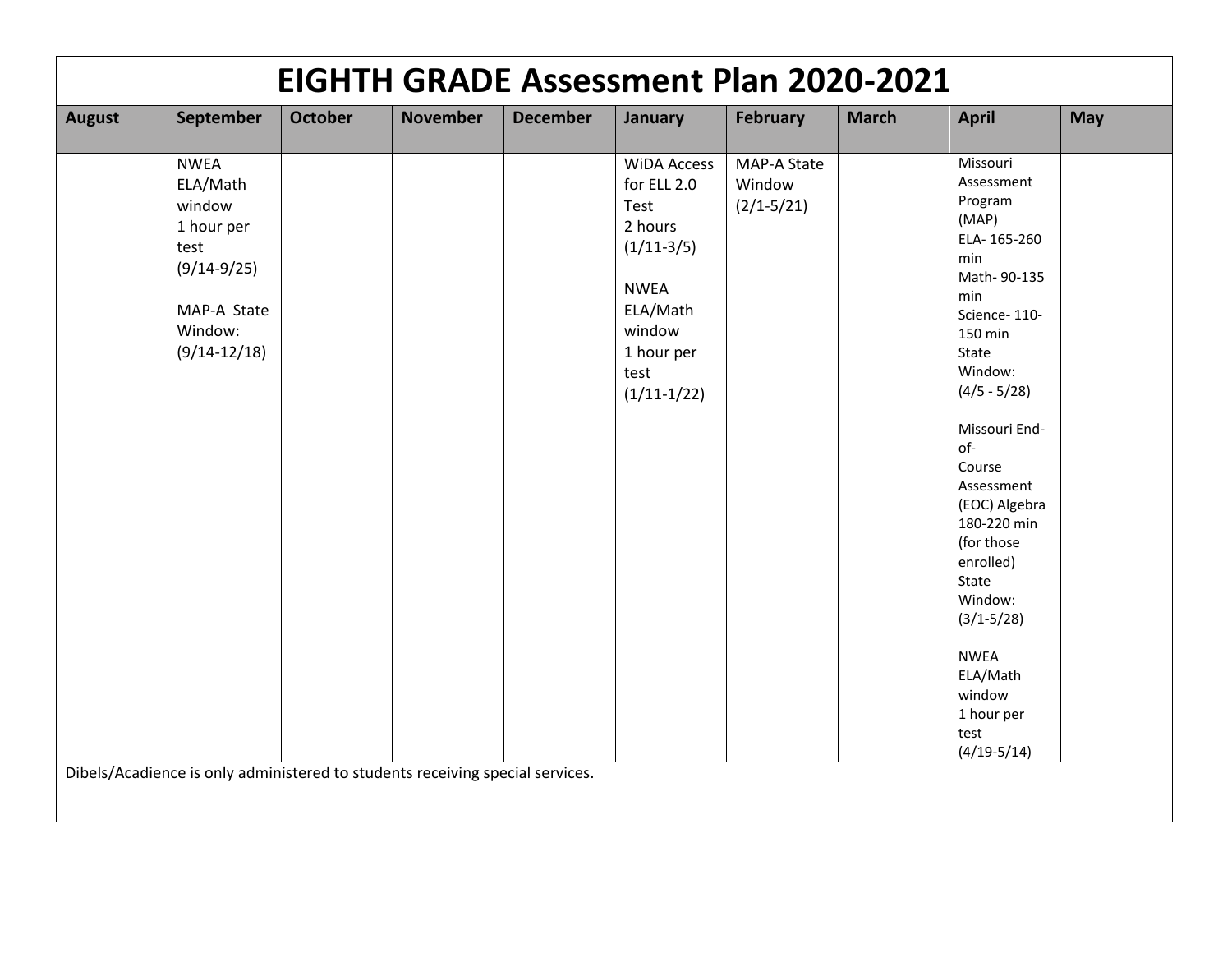|               | <b>NINTH GRADE Assessment Plan 2020-2021</b>                                                                                                                   |                |                 |                 |                                                                                                                                 |                                                |              |                                                                                                                                                                                                                                                                                                                                    |                                                                         |  |  |  |
|---------------|----------------------------------------------------------------------------------------------------------------------------------------------------------------|----------------|-----------------|-----------------|---------------------------------------------------------------------------------------------------------------------------------|------------------------------------------------|--------------|------------------------------------------------------------------------------------------------------------------------------------------------------------------------------------------------------------------------------------------------------------------------------------------------------------------------------------|-------------------------------------------------------------------------|--|--|--|
| <b>August</b> | September                                                                                                                                                      | <b>October</b> | <b>November</b> | <b>December</b> | January                                                                                                                         | <b>February</b>                                | <b>March</b> | <b>April</b>                                                                                                                                                                                                                                                                                                                       | <b>May</b>                                                              |  |  |  |
|               | The Reading<br>Inventory<br>20 minutes<br>$(8/19 - 8/30)$<br><b>NWEA Math</b><br>window<br>1 hour<br>$(9/14-9/25)$<br>MAP-A State<br>Window:<br>$(9/14-12/18)$ |                |                 |                 | WiDA<br>Access for<br>ELL 2.0 Test<br>2 hours<br>$(1/11 - 3/5)$<br><b>NWEA</b><br>ELA/Math<br>window<br>1 hour<br>$(1/11-1/22)$ | <b>MAP-A State</b><br>Window<br>$(2/1 - 5/21)$ |              | <b>NWEA Math</b><br>window<br>1 hour<br>$(4/6 - 4/17)$<br>Missouri End-<br>of-<br>Course<br>Assessment<br>(EOC) Biology-<br>55-60 min<br>Algebra 180-<br>220 min<br>(based on<br>enrollment in<br>these courses)<br>State<br>Window:<br>$(3/1 - 5/28)$<br><b>NWEA</b><br>ELA/Math<br>window<br>1 hour per<br>test<br>$(4/19-5/14)$ | Advanced<br>Placement<br>Exams<br>3 hours per<br>test<br>$(5/3 - 5/14)$ |  |  |  |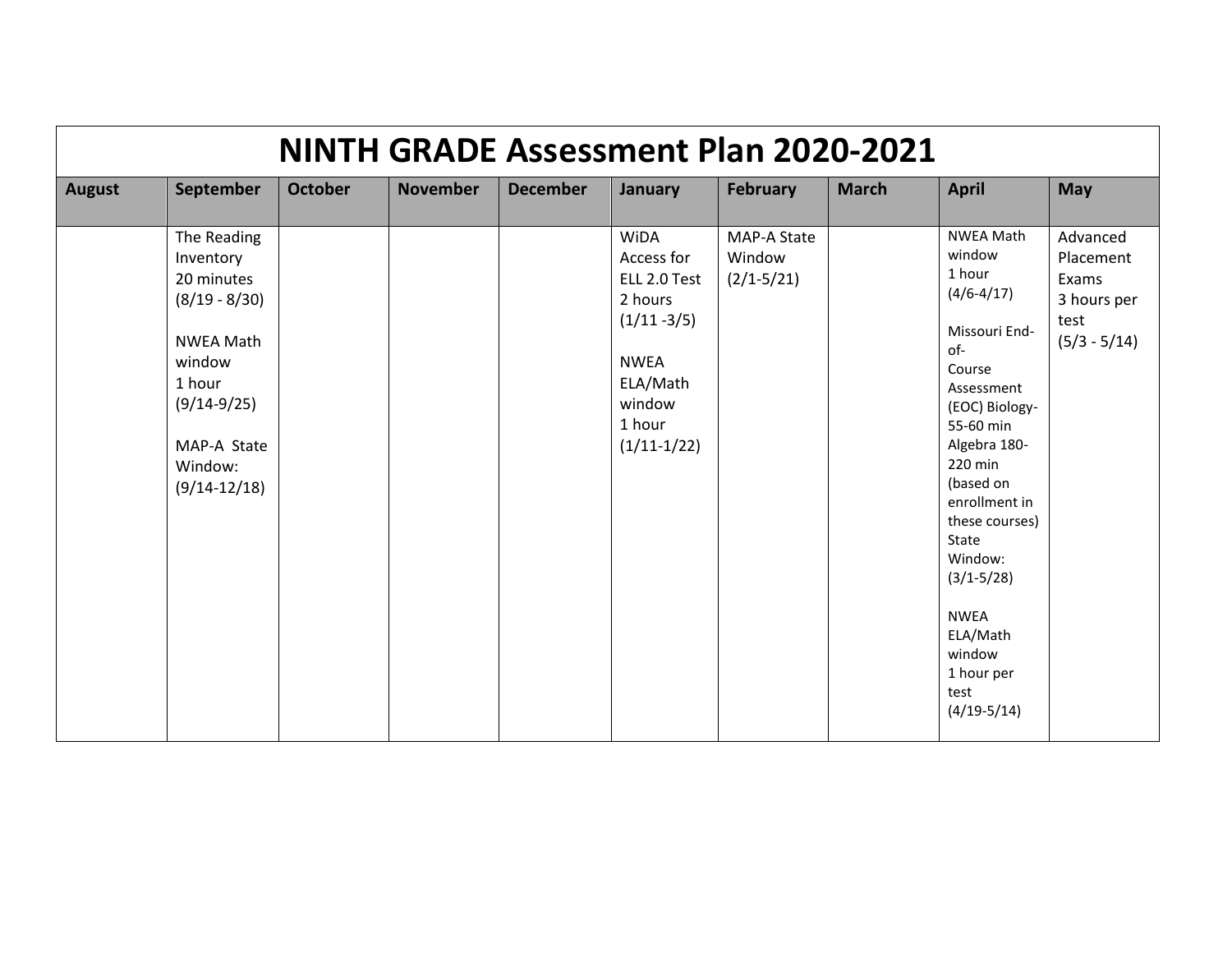| <b>TENTH GRADE Assessment Plan 2020-2021</b> |                  |                |                 |                  |                    |                 |              |                |                |  |  |
|----------------------------------------------|------------------|----------------|-----------------|------------------|--------------------|-----------------|--------------|----------------|----------------|--|--|
| <b>August</b>                                | September        | <b>October</b> | <b>November</b> | <b>December</b>  | <b>January</b>     | <b>February</b> | <b>March</b> | <b>April</b>   | <b>May</b>     |  |  |
|                                              |                  |                |                 |                  |                    |                 |              |                |                |  |  |
|                                              | The Reading      | Practice ACT   |                 | Missouri         | <b>WIDA Access</b> | Map-A State     |              | Missouri       | Advanced       |  |  |
|                                              | Inventory        | (10/29)        |                 | End-of-          | for ELL 2.0        | Window          |              | End-of-        | Placement      |  |  |
|                                              | 20 minutes       |                |                 | Course           | Test               | $(2/1 - 5/21)$  |              | Course         | Exams          |  |  |
|                                              | $(8/19 - 8/30)$  |                |                 | Assessment       | 2 hours            |                 |              | Assessment     | 3 hours per    |  |  |
|                                              |                  |                |                 | (EOC)            | $(1/11 - 3/5)$     |                 |              | (EOC)          | test           |  |  |
|                                              | <b>NWEA Math</b> |                |                 | Biology-55-      |                    |                 |              | English II-    | $(5/3 - 5/14)$ |  |  |
|                                              | window           |                |                 | 60 min           | <b>NWEA</b>        |                 |              | 190-230 min    |                |  |  |
|                                              | 1 hour           |                |                 | Algebra I-       | ELA/Math           |                 |              | Algebra II-    |                |  |  |
|                                              | $(9/14-9/25)$    |                |                 | 180-220 min      | window             |                 |              | 180-220        |                |  |  |
|                                              |                  |                |                 | (based on        | 1 hour             |                 |              | (based on      |                |  |  |
|                                              | Map-A State      |                |                 | enrollment       | $(1/11-1/22)$      |                 |              | enrollment     |                |  |  |
|                                              | Window           |                |                 | in courses)      |                    |                 |              | in courses)    |                |  |  |
|                                              | $(9/14-12/18)$   |                |                 | <b>State</b>     |                    |                 |              | State          |                |  |  |
|                                              |                  |                |                 | Window:          |                    |                 |              | Window:        |                |  |  |
|                                              |                  |                |                 | $(10/17 - 1/24)$ |                    |                 |              | $(3/1 - 5/28)$ |                |  |  |
|                                              |                  |                |                 |                  |                    |                 |              |                |                |  |  |
|                                              |                  |                |                 |                  |                    |                 |              | <b>NWEA</b>    |                |  |  |
|                                              |                  |                |                 |                  |                    |                 |              | ELA/Math       |                |  |  |
|                                              |                  |                |                 |                  |                    |                 |              | window         |                |  |  |
|                                              |                  |                |                 |                  |                    |                 |              | 1 hour per     |                |  |  |
|                                              |                  |                |                 |                  |                    |                 |              | test           |                |  |  |
|                                              |                  |                |                 |                  |                    |                 |              | $(4/19-5/14)$  |                |  |  |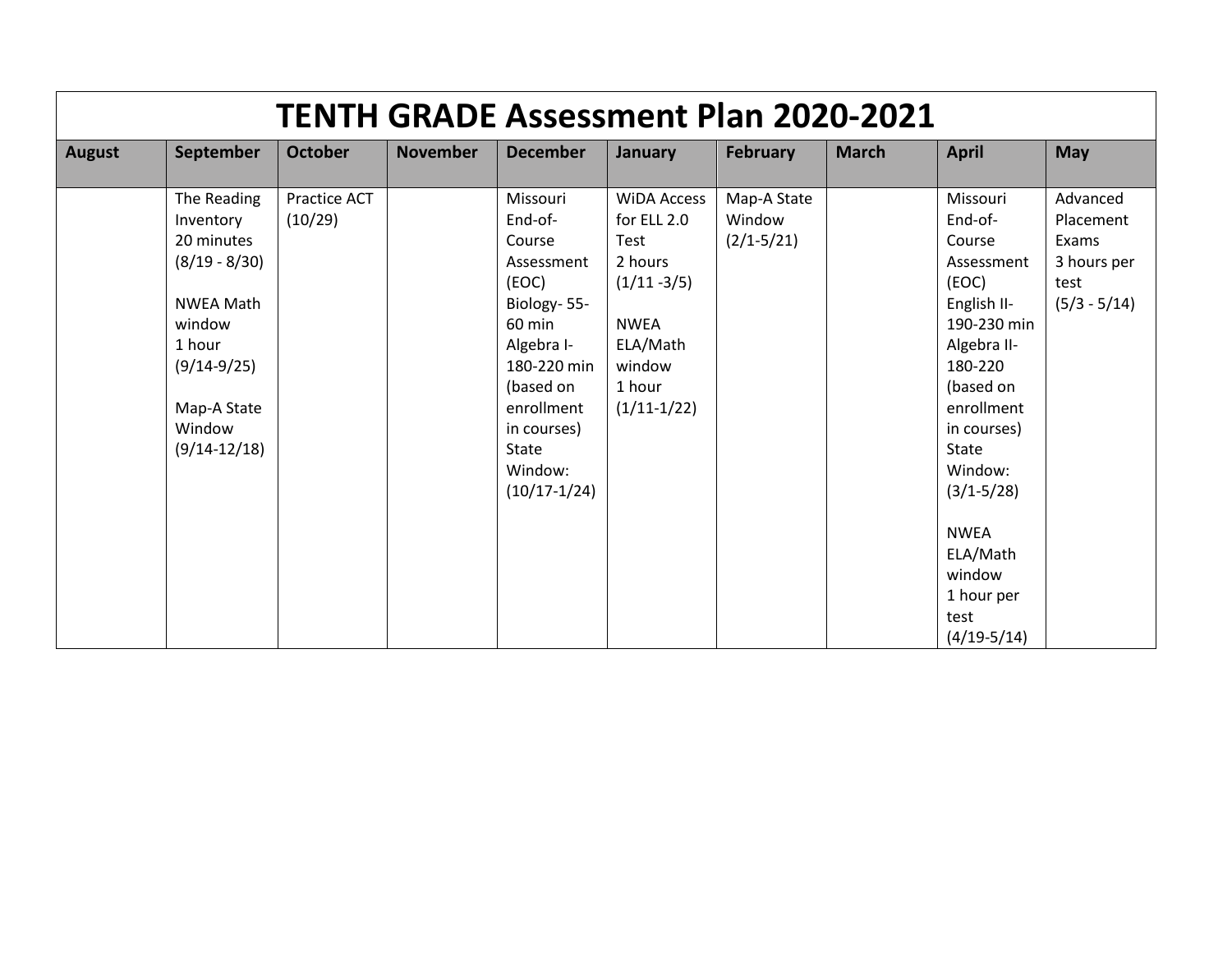| <b>ELEVENTH GRADE Assessment Plan 2020-2021</b> |                                                                                                                                                                |                                                                                                                       |                 |                                                                                                                                                                                                                                                                                                                     |                                                                                                                                        |                                            |              |                                                                                                                                                                                                                                                                                                                                                                                                   |                                                                                                                                      |  |  |
|-------------------------------------------------|----------------------------------------------------------------------------------------------------------------------------------------------------------------|-----------------------------------------------------------------------------------------------------------------------|-----------------|---------------------------------------------------------------------------------------------------------------------------------------------------------------------------------------------------------------------------------------------------------------------------------------------------------------------|----------------------------------------------------------------------------------------------------------------------------------------|--------------------------------------------|--------------|---------------------------------------------------------------------------------------------------------------------------------------------------------------------------------------------------------------------------------------------------------------------------------------------------------------------------------------------------------------------------------------------------|--------------------------------------------------------------------------------------------------------------------------------------|--|--|
| <b>August</b>                                   | September                                                                                                                                                      | <b>October</b>                                                                                                        | <b>November</b> | <b>December</b>                                                                                                                                                                                                                                                                                                     | January                                                                                                                                | <b>February</b>                            | <b>March</b> | <b>April</b>                                                                                                                                                                                                                                                                                                                                                                                      | <b>May</b>                                                                                                                           |  |  |
|                                                 | The Reading<br>Inventory<br>20 minutes<br>$(8/19 - 8/30)$<br><b>NWEA Math</b><br>window<br>1 hour<br>$(9/14-9/25)$<br>MAP-A State<br>Window:<br>$(9/14-12/18)$ | PSAT/<br>Practice ACT<br>3 hours per<br>test<br>(10/29)<br>U.S./MO<br>Constitution<br>Tests<br>45 minutes<br>per test |                 | The Reading<br>Inventory<br>(select<br>students)<br>20 minutes<br>$(12/3-12/14)$<br>Missouri End-<br>of Course<br>Assessment<br>(EOC)<br>Government-<br>60-80 min<br>Algebra II-<br>180-220 min<br>English II-<br>190-230 min<br>(based on<br>enrollment in<br>these courses)<br>State<br>Window:<br>$(10/17-1/24)$ | <b>WIDA Access</b><br>for ELL 2.0<br>Test<br>2 hours<br>$(1/11 - 3/5)$<br><b>NWEA</b><br>ELA/Math<br>window<br>1 hour<br>$(1/11-1/22)$ | MAP-A<br>State<br>Window<br>$(2/1 - 5/21)$ |              | Junior Test Day<br>ACT-3 hours,<br>WorkKeys-3<br>hours, ASVAB-<br>2.5 hours,<br>ACCUPLACER-<br>1.5 hours<br>(4/13)<br>Missouri End-<br>of-<br>Course<br>Assessment<br>(EOC)<br>Government-<br>60-80 min<br>Algebra II-180-<br>220 min<br>(based on<br>enrollment in<br>these courses)<br>State Window:<br>$(3/1 - 5/28)$<br><b>NWEA</b><br>ELA/Math<br>window<br>1 hour per test<br>$(4/19-5/14)$ | Advanced<br>Placement<br>Exams<br>3 hours per<br>test<br>$(5/3 - 5/14)$<br><b>IB Exams</b><br>3 hours per<br>test<br>$(4/29 - 5/21)$ |  |  |